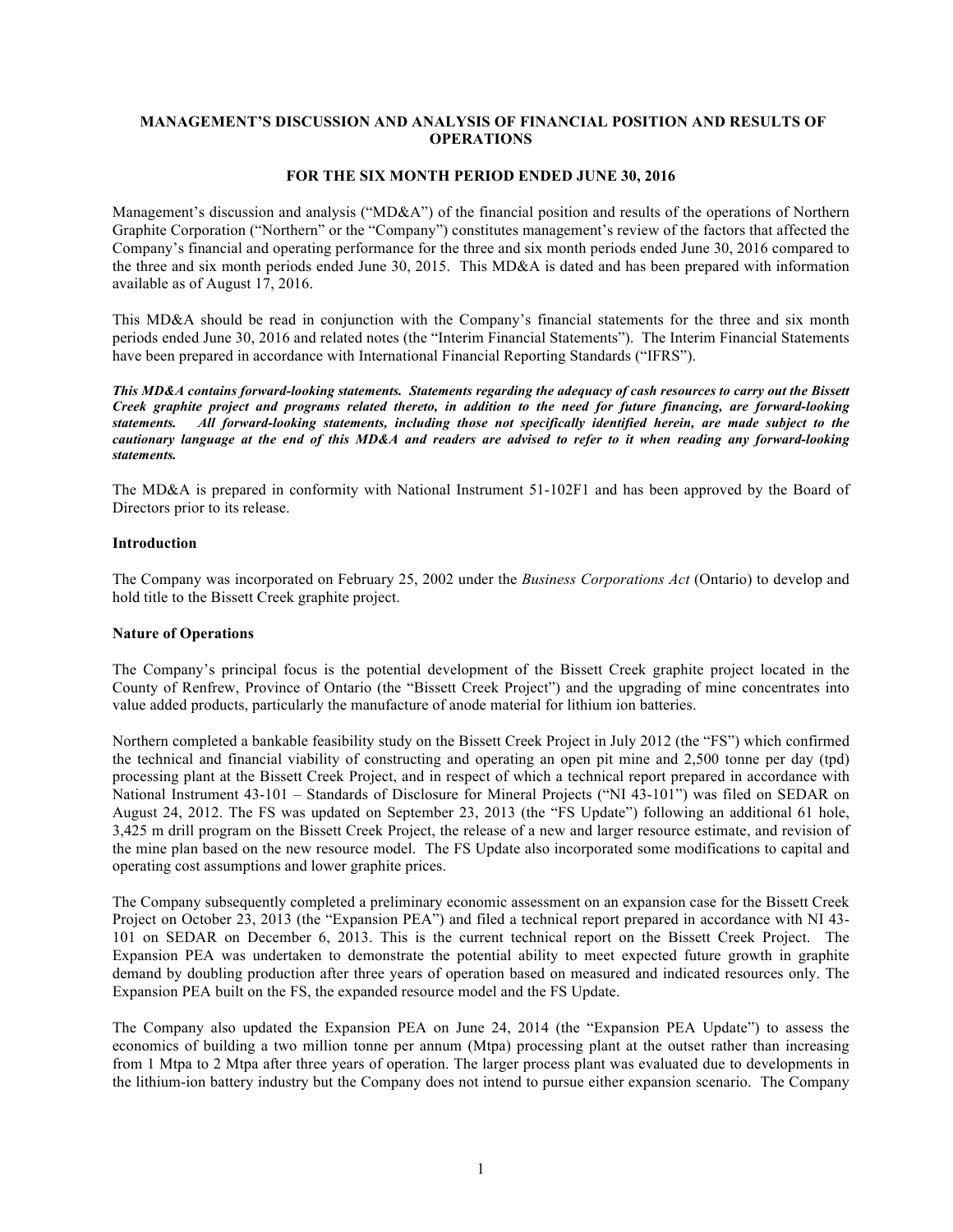is focussed on the development scenario outlined in the FS and FS Update which is based on production volumes that are more realistic given the size of the market and current weak demand.

The Company and previous management originally filed a mine closure plan ("MCP") with the Ontario Ministry of Northern Development and Mines ("MNDM") in 2004 (the "2004 MCP") and was authorized to begin production based on a dry recovery process. A commercial operation was never established due to technical problems and financial difficulties. In the fourth quarter of 2012, the Company filed an amended MCP to increase the size of the potential operation based on the FS which uses a conventional flotation recovery process. On August 26, 2013, the Company announced that the MNDM had accepted the Company's MCP for filing. The Company is in a position to begin construction of a mine on the Bissett Creek Project, subject to arranging the necessary full project financing and additional species at risk permitting and believes it is only necessary to file a statement of material change with the MNDM based on the FS Update. It is possible that MNDM could determine that the Company is required to file another closure plan amendment. A number of operational permits and environmental authorizations are also required prior to the commencement of mining operations. The Company expects that these permits and authorizations will be obtained in the normal course as needed.

### **The Bissett Creek Project**

The Company holds a 100% interest in the Bissett Creek Project, which contains a large flake graphite deposit, and is located approximately 15 km from the Trans-Canada Highway (Highway 17) between the towns of Deep River and Mattawa, Ontario. The Bissett Creek Project is located in the United Townships of Head, Clara and Maria, in the County of Renfrew, Province of Ontario, approximately 300 km northeast of Toronto and 200 km west of Ottawa, Ontario.

The Bissett Creek Project presently consists of Ontario mining lease number 106693 (covering 565 hectares) and Ontario mining lease number 109335 (covering 1,938 hectares) (the "Mining Leases"). Ontario mining lease number 109335 expires on June 30, 2034 and Ontario Mining Lease number 106693 expires on August 31, 2035. Both leases require annual rental payments to the MNDM in an amount prescribed by the Mining Act (Ontario) which is approximately \$7,584. The Company also holds five unpatented mining claims, which are contiguous to the Bissett Creek Project, and cover approximately 464 hectares.

Royalties on the Bissett Creek Project consist of an annual advance payment of \$27,000 to the three original prospectors that discovered the deposit which will be credited against a royalty of \$20 per ton of concentrate sold once the mine is operational, and a 2.5% Net Smelter Royalty ("NSR") on any other minerals derived from the Bissett Creek Property.

The Bissett Creek Project was extensively explored in the 1980's and over 8,400 metres of drilling was completed. A full feasibility study, including the calculation of a proven and probable reserve, was completed but the Bissett Creek Project was not developed due to a subsequent decline in graphite prices. *This feasibility study and reserve estimate pre-date NI 43-101 standards and therefore, are non-compliant and should not be relied upon.* The price of graphite has increased since 2005 due to the ongoing industrialization of emerging economies which has led to increased demand in traditional steel and automotive markets. Prices peaked in 2012 in a range of US\$2,500 to \$3,000 per tonne for large flake graphite and some shortages were reported. The subsequent slowdown in the Chinese economy combined with a lack of growth in economies in the US/Japan/Europe has caused prices to fall back over 50% from 2012 levels. Based on its review of industry sources, the Company believes prices are currently around US\$1,000 for large flake graphite while +32 mesh XXL flake and +50 mesh XL flake are selling for approximately US\$2,000 per tonne. One of the key factors which differentiates Bissett Creek from other deposits is that approximately 60% of production will be XXL and XL flake. The Company believes that it can still achieve an average selling price close to US\$1,700/tonne in the current market.

The Company also intends to produce and sell value added products such as anode material for lithium ion batteries and high purity flake graphite which receive premium prices. None of these products are included in the above price estimates or the economics in the FS or Expansion PEA.

#### **Mineral Resources**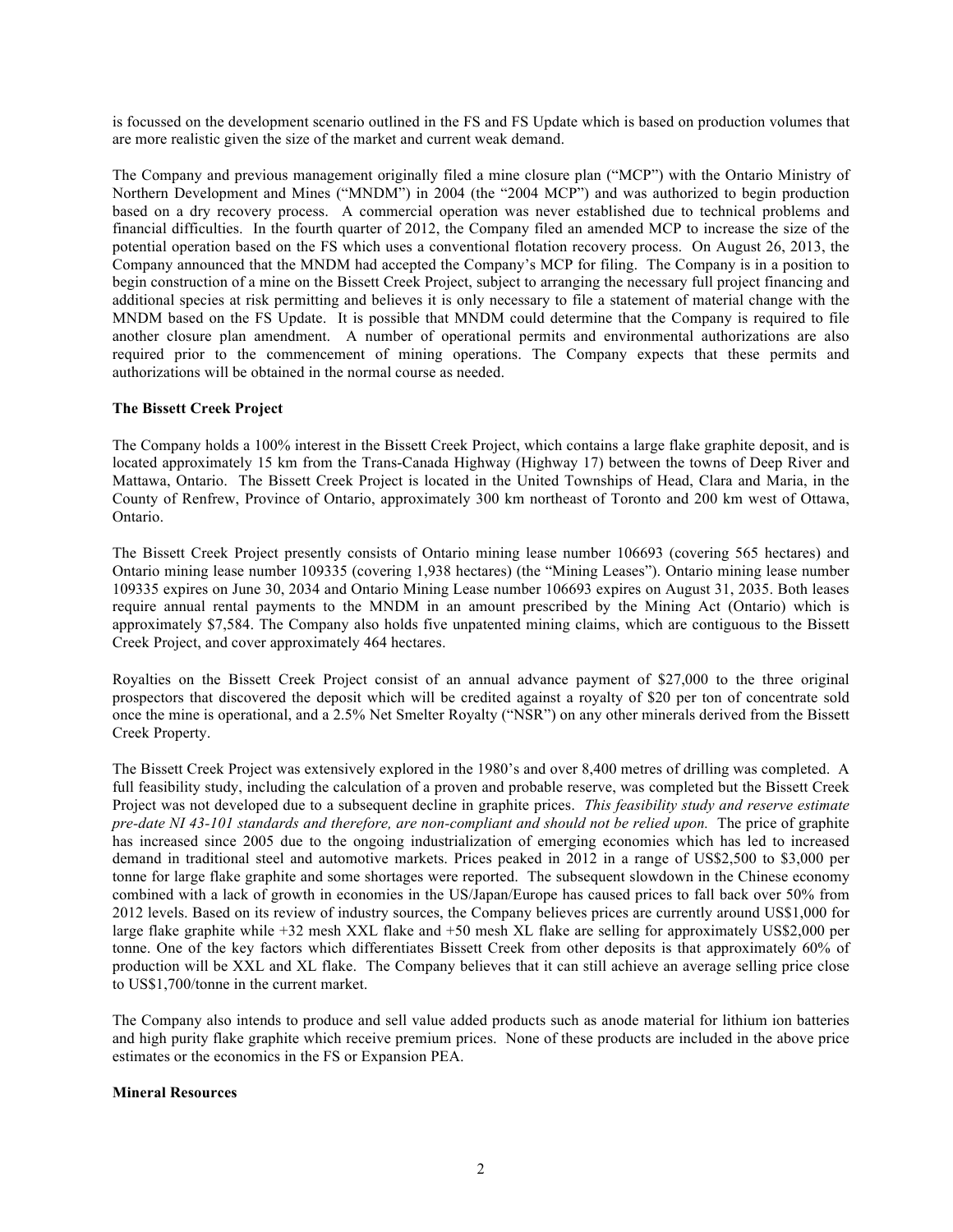Effective May 7, 2013, AGP Mining Consultants ("AGP") estimated the global mineral inventory for the Bissett Creek Project utilizing 268 diamond drill holes totalling 14,361 m of historic and recent drilling (the "2013 Resource Estimate"). Under CIM definitions, mineral resources should have a reasonable prospect of economic extraction. In order to meet this requirement, a Lerchs-Grossman optimized shell was generated to constrain the potential open pit material that includes measured, indicated and inferred material. Within this resource constraining shell, at the 1.02% Cg cut-off, the model returned 69.8 million tonnes of Measured and indicated mineralization grading at 1.74% graphitic carbon, containing 1.2 million tonnes of in situ graphite. The Inferred resources amounted to 24.0 million tonnes, grading 1.65% graphitic carbon and containing 0.4 million tonnes of in situ graphite. Base case cut-off grade selected considered results of the FS with adjusted metal prices.

|               | <b>DISSUE CLUB INSOULUE ESTIMATE, FIAT 0, 2010</b> |        |                         |            |                           |                                |  |
|---------------|----------------------------------------------------|--------|-------------------------|------------|---------------------------|--------------------------------|--|
|               | <b>Measured + Indicated Resources</b>              |        |                         |            | <b>Inferred Resources</b> |                                |  |
| <b>Cutoff</b> | Tonnage                                            | $Cg\%$ | In Situ<br>Graphite (t) | Tonnage    | $Cg\%$                    | <b>In Situ</b><br>Graphite (t) |  |
| 1.02          | 69,791,000                                         | 1.74   | 1,213,000               | 24,038,000 | 1.65                      | 396,000                        |  |
| 1.50          | 37,565,000                                         | 2.14   | 803,000                 | 11,971,000 | 2.02                      | 242,000                        |  |
| 1.75          | 23,439,000                                         | 2.45   | 574,000                 | 6,274,000  | 2.39                      | 150,000                        |  |
| 2.00          | 15,902,000                                         | 2.73   | 435,000                 | 3,564,000  | 2.79                      | 100,000                        |  |

**Bissett Creek Resource Estimate, May 6, 2013**

Notes: • Resource shell was based on Measured, Indicated and Inferred material, tonnages rounded to the nearest thousand

Graphite price used is US\$1,800 per tonne with an exchange rate of \$1Cdn=\$1 US

• Dilution and ore loss are considered to be zero

• Feasibility Study costs and information have been used for Resource Shell generation:

| Overburden Mining Cost                                                 | \$1.85 | per tonne material       |
|------------------------------------------------------------------------|--------|--------------------------|
| <b>Waste Mining Cost</b>                                               | \$3.24 | per tonne material       |
| Ore Mining Cost                                                        | \$4.15 | per tonne ore            |
| Process Cost                                                           | \$9.61 | per tonne ore            |
| General and Administrative                                             | \$3.41 | per tonne ore            |
| Recovery                                                               | 95%    |                          |
| Royalty                                                                | \$20   | per tonne of concentrate |
| Is an in in a maghaird an am Iadin a da namar idir a corana ann 11 a d |        |                          |

• No mining restrictions relating to permitting were applied

- Pit slopes of 45 degrees in rock and 30 degrees in overburden
- Cutoff of 1.02% Cg

Mineral resources are estimated in conformance with the CIM Mineral Resource definitions referred to in NI 43-101 Standards of Disclosure for Mineral Projects. Pierre Desautels, P.Geo., Principal Resource Geologist, and Gordon Zurowski, P.Eng., Principal Mining Engineer, both of AGP and Qualified Persons under NI 43-101 who are independent of the Company, prepared and authorized the release of the mineral resource estimates presented herein.

*Mineral resources that are not mineral reserves do not have demonstrated economic viability. The estimate of mineral resources may be materially affected by environmental, permitting, legal, title, taxation, sociopolitical, marketing, or other relevant issues.*

*The quantity and grade of reported inferred mineral resources in this estimation are uncertain in nature and there has been insufficient exploration drilling to define these inferred mineral resources as indicated or measured mineral resources and it is uncertain if further exploration will result in upgrading them to indicated or measured mineral resources.*

### **Exploration and Development**

As at June 30, 2016, the Company had capitalized \$11,510,364 of exploration and evaluation expenditures relating to the Bissett Creek Project. Over the next six months the Company expects to spend approximately \$90,000 to complete the major part of the permitting work required to initiate construction and operations which are subject to raising the required financing.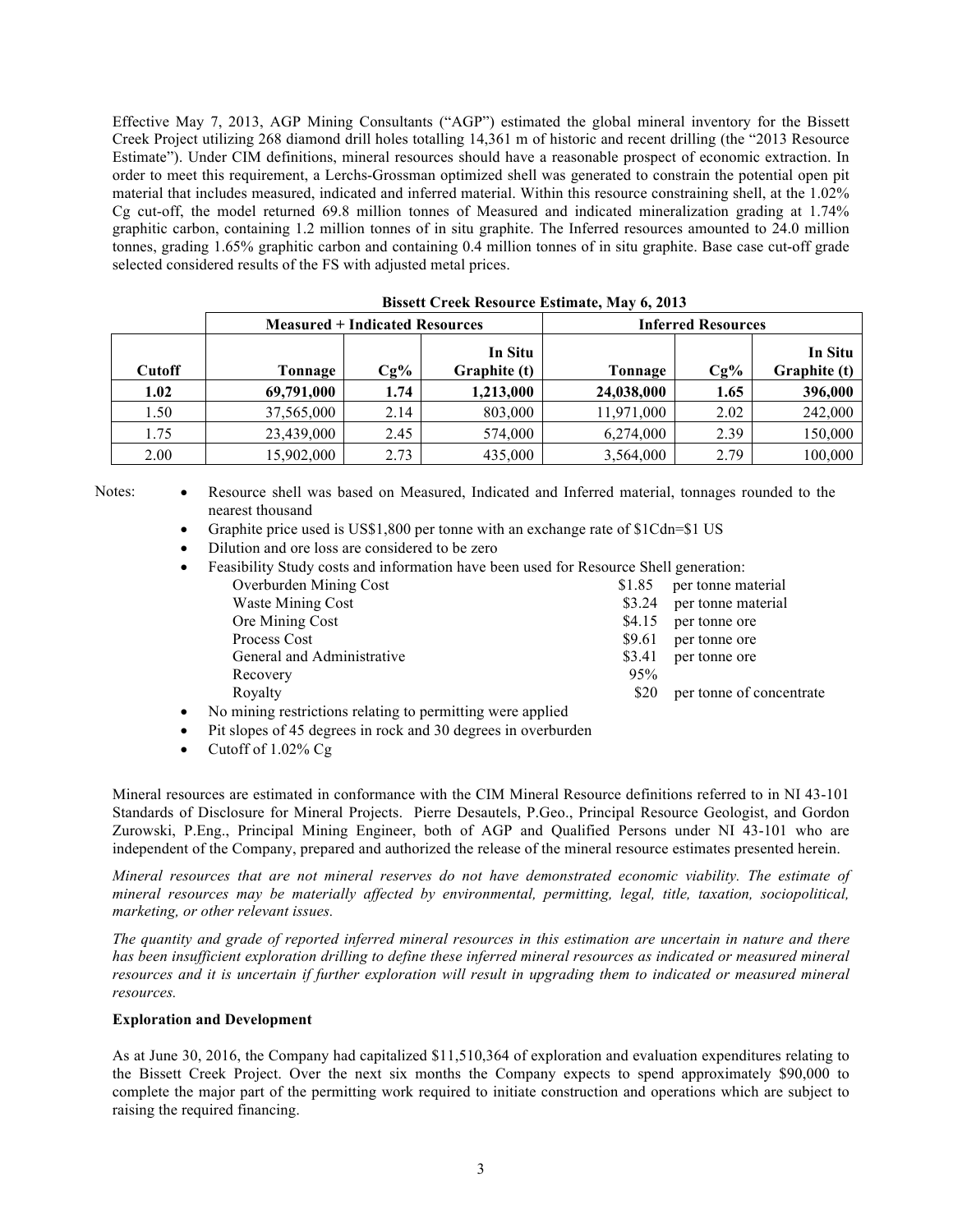## *Feasibility Study*

The Company completed a bankable feasibility study for the Bissett Creek Project and filed it on SEDAR on August 27, 2012. The FS was prepared by GMining Services Inc. and included contributions from SGS Canada Inc. (Lakefield–metallurgy and Geostat-resource modelling), Knight Piesold Ltd. (environmental, permitting, tailings management and road infrastructure) and Met-Chem Canada Inc. (process engineering). The FS confirmed the technical and financial viability of constructing and operating an open pit mine and 2,500 tpd processing plant on the Bissett Creek property**.** The Company revised the mine plan in the FS based on the 2013 resource model and on September 23, 2013, announced updated FS economics ("FS Update"). The FS Update incorporated the 2013 Resource Estimate, some modifications to the capital and operating cost assumptions, and lower graphite prices. The update was prepared by AGP. As the FS Update did not constitute a material change, a new NI 43-101 was not required to be filed.

The 2013 FS Update indicates a pre-tax internal rate of return ("IRR") of 19.8% (17.3% after tax) and a pre-tax net present value ("NPV") of \$129.9 million (\$89.3 million after tax) in the base case which uses a weighted average price of US\$1,800/tonne for the concentrates that will be produced and assumed a CDN/US dollar exchange rate of 0.95. This represents a substantial improvement in project economics over the FS which had a 15.6% pre-tax IRR at a price of US \$2,100/t. The project has significant leverage to higher prices as the pre tax IRR increases from 19.8% to 25.7% and the pre-tax NPV from \$129.9 million to \$201.1 million at a price of US \$2,100/t.

|                                                             | 2013 FS Update<br>(base case) | <b>2012 FS</b> |
|-------------------------------------------------------------|-------------------------------|----------------|
| Probable reserves (million tonnes)                          | $28.3Mt*$                     | 19.0Mt         |
| Feed Grade (% graphitic carbon)                             | $2.06\%*$                     | 1.89%          |
| Waste to ore ratio (excl. low grade stockpile)              | 0.79                          | 0.50           |
| Processing rate (tonnes per day - 92% availability)         | 2,670                         | 2,300          |
| Mine life*                                                  | 28 years                      | 23 years       |
| Mill recovery                                               | 94.7%                         | 92.7-94.7%     |
| Average annual production                                   | 20,800t                       | 15,900t        |
| Capital cost (\$ millions - including 10% contingency)      | \$101.6M                      | \$102.9M       |
| Cash operating costs $(\frac{1}{2})$ tonne of concentrate)* | \$795/t                       | \$968/t        |
| Mining costs (\$/tonne of ore)                              | \$5.63                        | \$5.79         |
| Processing costs (\$/tonne of ore)                          | \$8.44                        | \$9.60         |
| General and administrative costs (\$/tonne of ore)          | \$2.50                        | \$2.94         |
| CDN/US dollar exchange rate                                 | 0.95                          | 1.00           |
| Graphite prices (US\$ per tonne)                            | \$1,800                       | \$2,100        |
| Pre tax NPV $@8\%$ (CDN\$ millions)                         | \$129.9                       | \$71.7         |
| Pre tax IRR $(\% )$                                         | 19.8%                         | 15.6%          |
| After tax NPV $@8\%$ (CDN\$ millions)                       | \$89.3                        | \$46.9         |
| After tax IRR $(\% )$                                       | 17.3%                         | 13.7%          |

#### **Summary of Updated Feasibility Study Economics**

\*Includes 24 million tonnes ("Mt") grading 2.20% Cg and 4.0 Mt grading 1.26% Cg of low grade stockpile ("LGS") to be processed at the end of the mine life. An additional 12.5 Mt LGS grading 1.26% Cg is stored in the pit and is available for processing through a future expansion or at the end of the mine life. The waste to ore ratio is 0.24 if the low grade stockpile is processed. All grades are diluted.

#### *(a) Project Description*

The proposed development of the Bissett Creek graphite deposit consists of a shallow open pit mine and a processing plant with conventional crushing, grinding and flotation circuits followed by concentrate drying and screening. The capacity of the plant is 2,670 tpd (based on 92% availability). Power for the plant will be generated on site using compressed natural gas ("CNG") which will be trucked from the main Trans Canada line, approximately 15 km away. The processing plant includes a sulphide flotation circuit to remove enough sulphides to make approximately 97% of the tailings benign. All sulphide and non-sulphide generating waste rock will be backfilled into mined out areas of the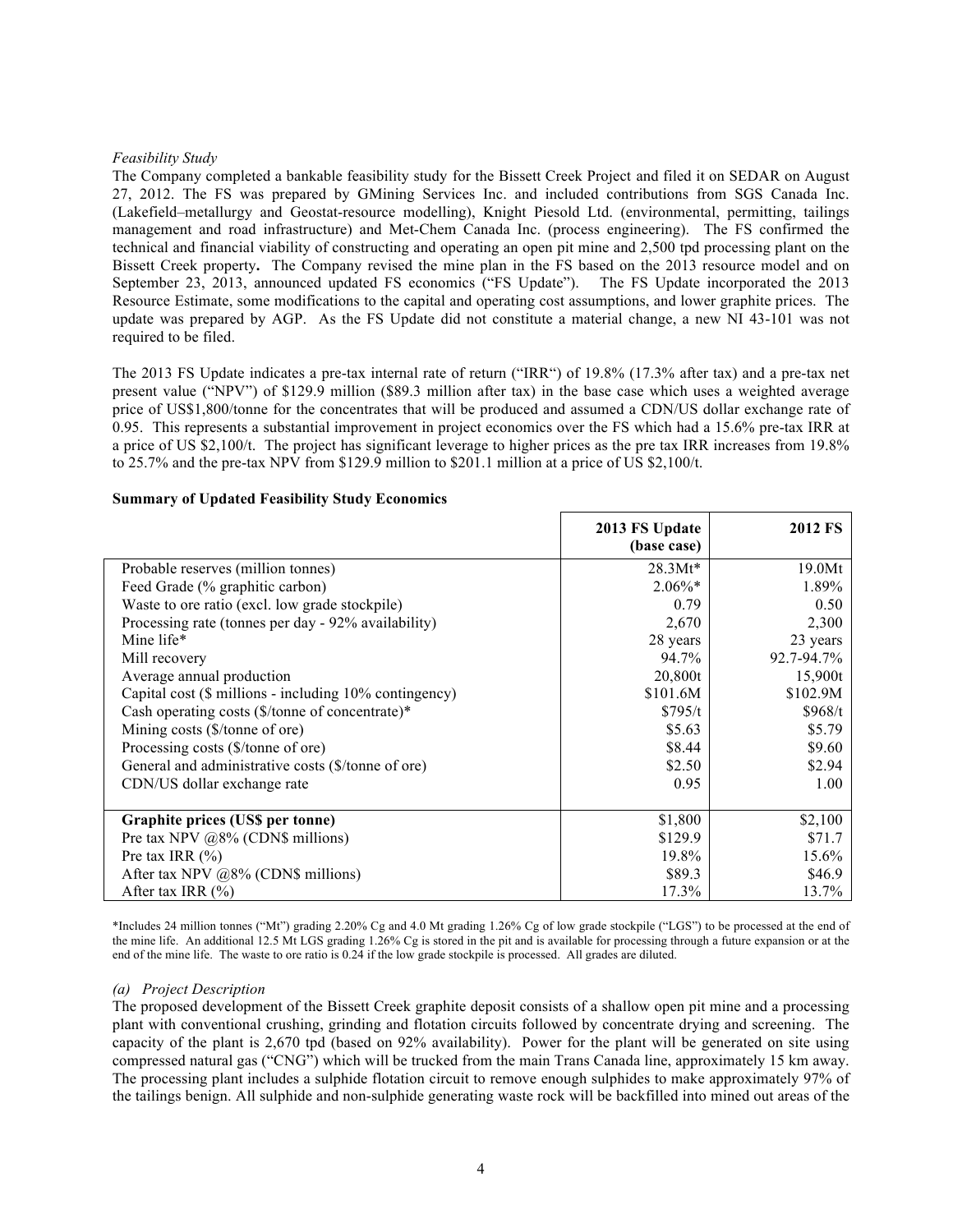pit after five years of operation, and all sulphide tailings after eight years, resulting in low final closure costs. The CNG will fuel five 1.0 MW-generators to produce electrical power and waste heat from the generators will be used to dry the concentrate. This will result in low overall energy costs.

#### *(b) Resources and Reserves*

Probable mining reserves for the Bissett Creek deposit were established based on, and are a subset of, the 2013 Resource Estimate. The final mine plan only contemplated a 25 to 30 year operation and resulted in probable reserves of 28.3 Mt of ore grading 2.06% Cg based on a COG of 0.96% Cg. Probable reserves include 24.3 Mt grading 2.20% Cg that will be processed first and 4.0 Mt grading 1.26% Cg from a low grade stockpile ("LGS") that will be processed at the end of the mine life. In order to increase head grades in the initial years of production while maintaining a reasonable stripping ratio, measured and indicated resources grading between 0.96% Cg and 1.5% Cg will be stockpiled, largely within the mined out areas of the pit. The total LGS will be 16.5 Mt grading 1.26% Cg and will provide a great deal of flexibility in future operations as it will be available for processing at a later date, either through an expanded facility or at the end of the mine life. It also represents a low cost source of ore that could be processed during periods of depressed prices.

There are an additional 27.3 million tonnes of measured and indicated resources grading 1.62% Cg which are not included in the mine plan and 24 million tonnes of inferred resources grading 1.65% Cg which are treated as waste. Resources have not yet been closed off by drilling and therefore further expansions are possible.

#### *(c) Metallurgy*

SGS-Lakefield has completed the full suite of metallurgical tests on the Bissett Creek deposit including lab and bench scale work, a bulk sample/pilot plant test, and variability testing to determine if recoveries and flake size distribution are consistent across the deposit. A similar program was also carried out in the 1980's as part of a previous feasibility study (non NI 43-101 compliant) with consistent results.

The FS is largely based on pilot plant results from the processing of slightly weathered material that does not respond as well to flotation as unweathered rock. The locked cycle tests, which were performed on fresh drill core, were better in terms of recoveries, concentrate grades and flake size distribution which represents potential upside in the project. Recoveries in the eight locked-cycle test averaged 97.2% and ranged from 95.2% to 99.1%. The FS Update assumes recoveries of 94.7%.

The FS assumed an average concentrate grade of 94.5% Cg compared to 94.9% Cg in the locked-cycle tests. However, the locked cycle tests generated average grades of 98.1%, 97.0% and 95.1% for the important +32 (XXL), +50 (XL) and +80 (L) mesh size fractions respectively. Based on pilot plant results, the FS assumes that production will consist of 18% +32 mesh at 95.1% Cg, 31% +50 mesh at 95.1% Cg, 28.2% +80 mesh at 94.5% Cg, 5% +100 mesh at 97.3% Cg, 7% +150 mesh at 98% Cg and 11% -150 mesh at 92.7% Cg.

Flake graphite is sold based on 80% meeting the required specification. Therefore, smaller flake sizes can be blended into larger as long as the carbon content is maintained. The -100 flake concentrate that will be produced from Bissett Creek is suitable for this purpose. After blending, the FS Update assumes 60% of Bissett Creek production will be +50 mesh and a third of this material is actually +32 mesh, 35% of production will be +80 mesh, and 5% will be +100 mesh. The weighted average price that would be realized by Bissett Creek concentrates is estimated at US\$1,800/t in the FS Update.

#### *(d) Production*

In the FS Update, an average of 20,800 tonnes of graphite concentrate at 94.5% Cg is expected to be produced annually over the course of 28 years.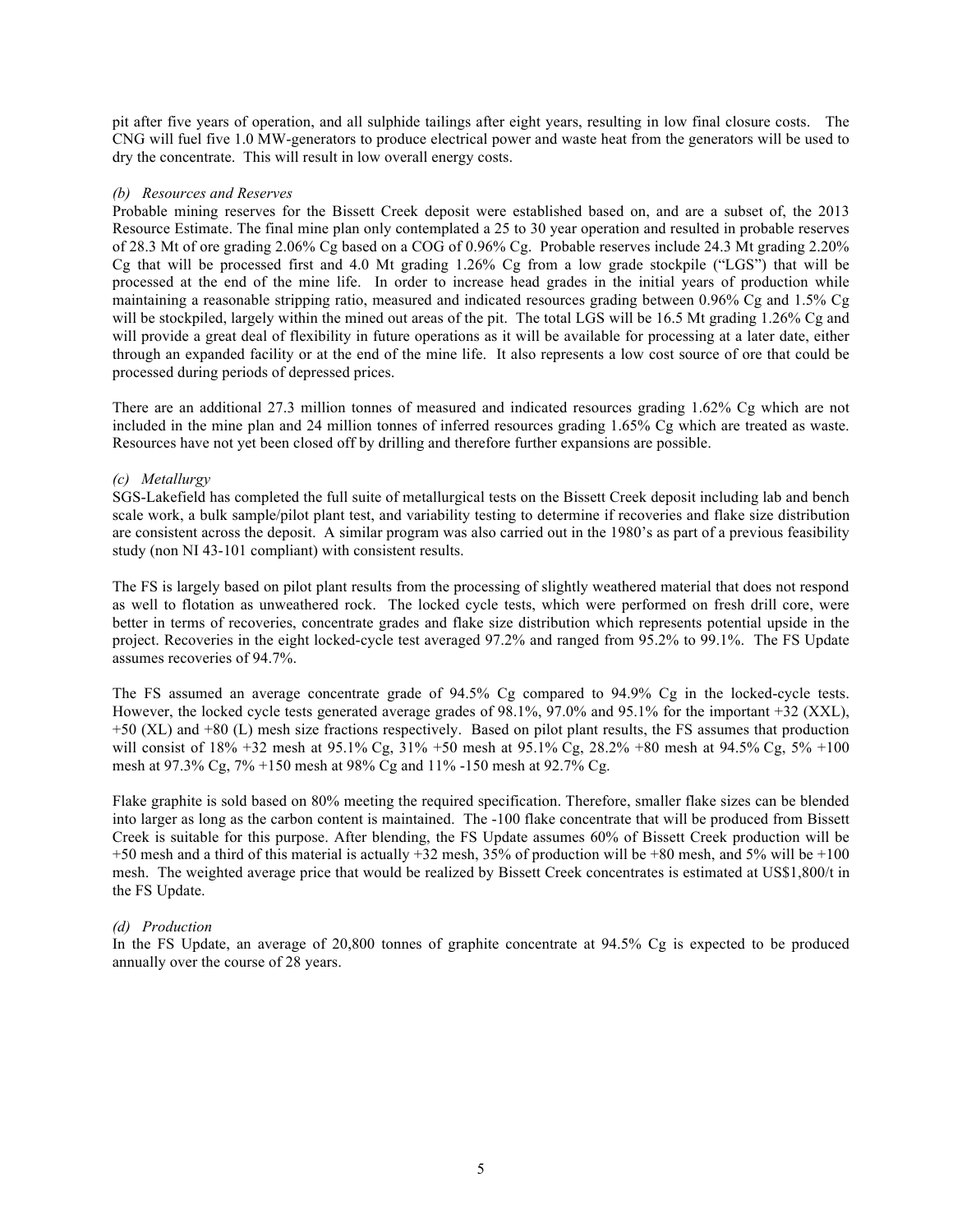### *(e) Operating Costs*

Cash mine operating costs were estimated to average \$795 per tonne of concentrate in the FS Update or approximately US\$600/t at current exchange rates.

### *(f) Capital Costs*

In the FS Update, the capital cost to construct the processing plant, power plant and all associated mine infrastructure is estimated at \$101.6 million including a \$9.3 million contingency.

The Company is required to deposit a financial assurance of \$2.3 million with the Province of Ontario (\$812,628 is held on deposit including accrued interest) to guarantee its obligations with respect to the Mine Closure Plan, compared to the \$3.57 million estimate used in the FS.

#### (g) *Sensitivities (pre-tax) 2013 FS Update*

### **Sensitivity Analysis - FS Update:**

|                             | \$2,100 |            |         | \$1,800    |         | \$1,500    |
|-----------------------------|---------|------------|---------|------------|---------|------------|
|                             | $NPV*$  | <b>IRR</b> | NPV*    | <b>IRR</b> | $NPV^*$ | <b>IRR</b> |
| <b>Base Case</b>            | \$201.1 | 25.7%      | \$129.9 | 19.8%      | \$58.7  | 13.6%      |
| Grade $+10\%$               | \$250.6 | 29.7%      | \$172.3 | 23.4%      | \$93.9  | 16.8%      |
| Grade $-10\%$               | \$151.6 | 21.6%      | \$87.6  | $16.2\%$   | \$23.6  | 10.3%      |
| <b>Operating costs -10%</b> | \$218.8 | $27.1\%$   | \$147.6 | 21.3%      | \$76.5  | 15.2%      |
| Operating costs $+10\%$     | \$183.4 | 24.2%      | \$112.2 | 18.3%      | \$41.0  | 11.9%      |
| Capex $-10\%$               | \$212.3 | 28.4%      | \$141.2 | 22.0%      | \$70.0  | 15.3%      |
| Capex $+10\%$               | \$189.8 | 23.4%      | \$118.7 | 18.0%      | \$47.5  | 12.2%      |
| *\$ millions $\omega$ 8%    |         |            |         |            |         |            |

# *Project Opportunities*

A number of significant, low risk opportunities exist to improve upon the FS Update including.

- There is scope to reduce capital costs through the purchase of used equipment and lease financing of the mining fleet and natural gas generators.
- The 2013 Preliminary Economic Assessment and the PEA Update show that the economics of building a processing plant with double the capacity of that used in the FS Update are very attractive. Due to the flat lying nature of the deposit, production can be expanding without a significant increase in the stripping ratio or capital and operating costs, and can take advantage of lower grade material currently planned to be stockpiled in the mined out pit.
- Additional testing has determined that waste rock and the low grade stockpile will not become acid generating for a substantial period of time and therefore a lined pad is not required as contemplated in the FS Update. Also, the Company intends to build an engineered wetland to treat any run off from the low grade stockpile and therefore no financial assurance will be necessary to return any potentially acid generating material that is stored on surface to the pit.
- The Company has carried out extensive purification testing and has developed a commercial process to produce and sell high purity (≥99.95% Cg) products.
- The Company has successfully upgraded Bissett Creek concentrate for use in Lithium ion batteries. Testing to define the capital and operating costs of constructing an upgrading facility is underway.

No revenues or costs associated with mine expansion or upgrading and purifying to sell into value added markets are included in the FS or the FS update.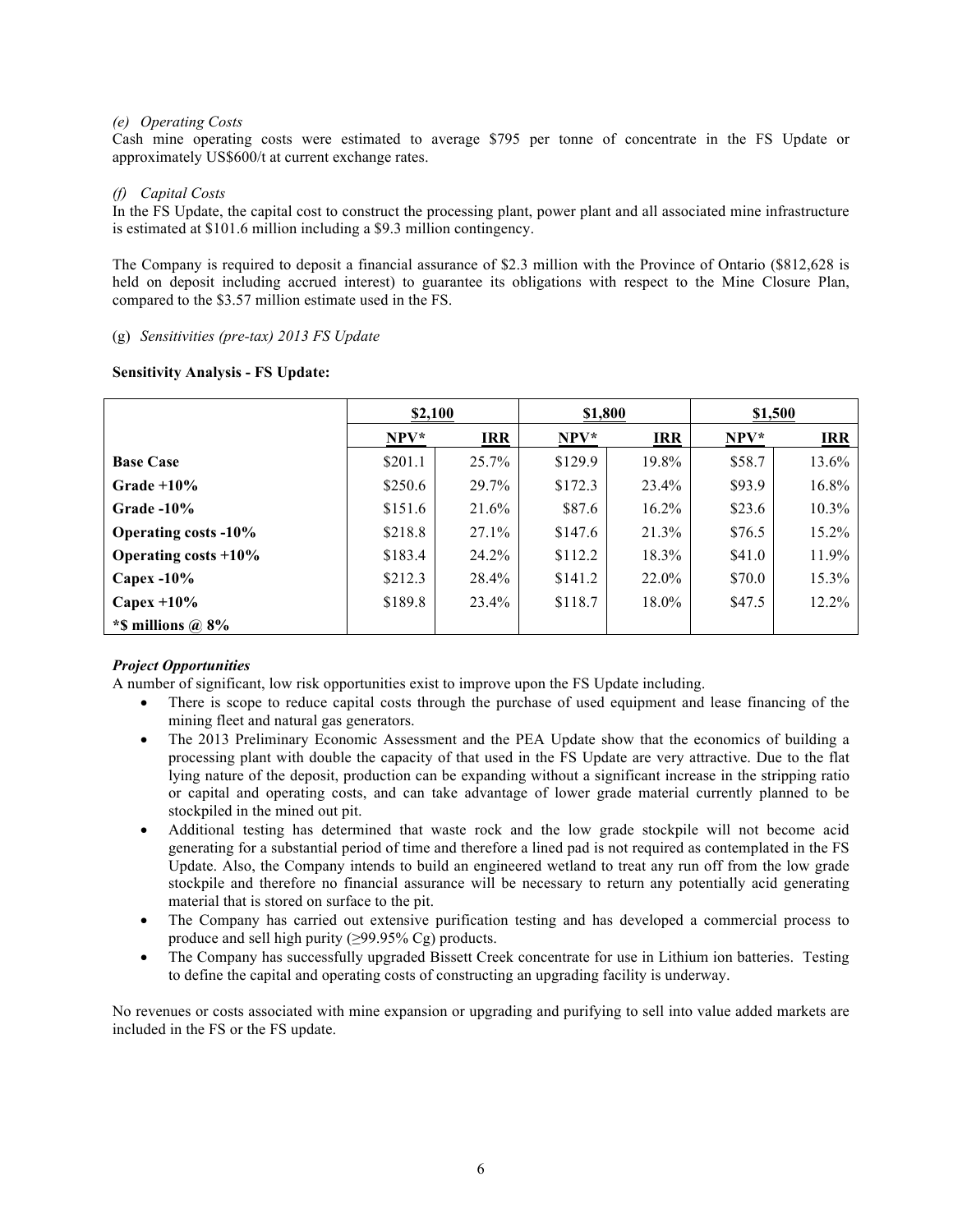#### *Expansion Preliminary Economic Assessment*

The Company completed and filed a NI 43-101 Technical Report on Sedar with respect to a Preliminary Economic Assessment on an expansion case for its Bissett Creek project. The Expansion PEA was undertaken to demonstrate the ability to meet expected future growth in graphite demand by substantially increasing production from the Bissett Creek deposit based on measured and indicated resources only. The Expansion PEA built on the FS completed in August, 2012 and the expanded resource model and updated FS Update economics subsequently completed by AGP. The Expansion PEA was authored by Marc Leduc P. Eng. and estimates the economics of doubling mill throughput after three years of operation. It indicates that Bissett Creek has very attractive economics even at or below current depressed graphite price levels.

On June 24, 2014, the Company updated the Expansion PEA (the "Expansion PEA Update") in order to assess the economics of building a two Mtpa processing plant, at the outset, rather than increasing from one Mtpa to two Mtpa after three years of operation, as contemplated in the Expansion PEA. The larger process plant was evaluated due to potential interest from the lithium-ion battery industry but the Company does not intend to pursue such a scenario at the present time. For the Expansion PEA Update, Ken Kuchling, P.Eng., Senior Mining Associate of P&E Mining Consultants Inc. ("P&E") modified the Expansion PEA mine plan to commence production at the expanded 2.0 Mtpa production rate rather than ramping up in year three and to more aggressively backfill the open pit with waste. Dan Peldiak, P.Eng. Principal Process Engineer WorleyParsons Canada prepared the revised capital and operating costs for the process plant which represents a portion of the total capital and operating costs for the project. Consistent with industry practice, the estimates have been prepared with an engineering accuracy of +15/-20 %. Andrew Bradfield, P.Eng. of P&E, who is independent of the Company, approved and authorized the disclosure of the technical information relating to the Expansion PEA Update. There is no requirement for a new NI 43-101 report relating to the Expansion PEA Update as the changes were not material and a new report was not filed. A press release was issued and filed on SEDAR and includes detailed cash flows relating to the Expansion PEA Update. Readers should refer to the Expansion PEA technical report for further details with respect to the Bissett Creek Project.

Development capital costs in the Expansion PEA Update have been estimated at \$134.1 million (including a 10% contingency) for an operation that will produce an average of approximately 44,200 tonnes of graphite concentrate annually over the first 10 full years of operation.

Both the Expansion PEA and the Expansion PEA Update show even more robust economics than the FS Update because production is essentially being doubled while capital costs have increased by less than 50%. The Expansion PEA Update is a more optimal plan because it is more efficient to build one large mill rather than building a second parallel circuit after three years. However, the current annual graphite market is less than 400,000 tonnes and a project this size has the potential to adversely affect prices, especially considering the volume of XL and XXL flake sizes that will be produced. The Company would only contemplate an expansion scenario if it had a strategic partner and secured offtake agreements.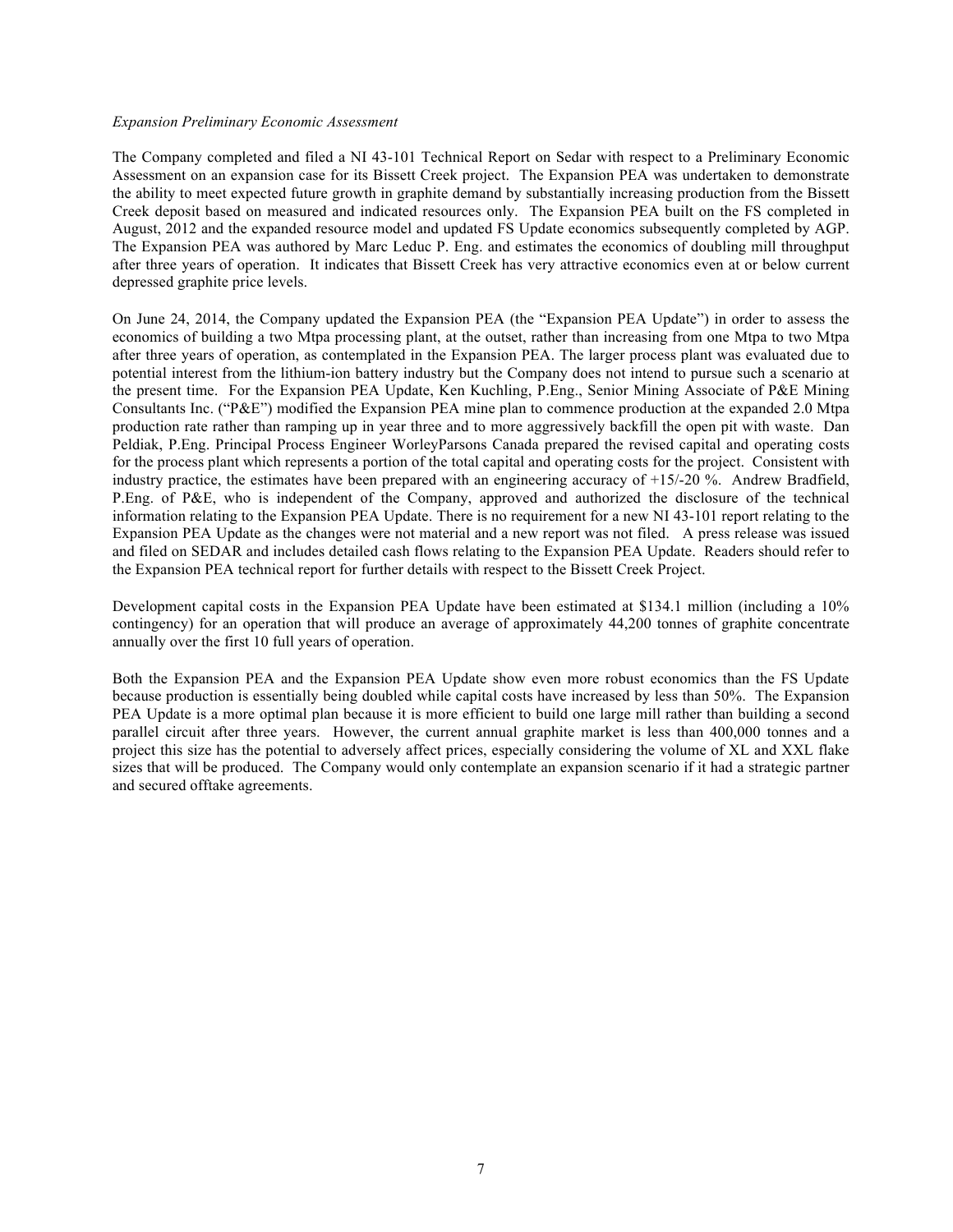#### **Summary of PEA Results:**

|                                                                | 2013             | <b>Expansion</b> | <b>Expansion</b>      |
|----------------------------------------------------------------|------------------|------------------|-----------------------|
|                                                                | <b>FS Update</b> | <b>PEA</b>       | <b>PEA Update</b>     |
| Reserves/resources (million tonnes)*                           | $28.3*$          | $39.4*$          | 40.5 <sup>1</sup>     |
| Feed Grade (% graphitic carbon)                                | $2.06\%*$        | 1.85%*           | $1.83\%$ <sup>1</sup> |
| Waste to ore ratio                                             | 0.79             | 0.24             | 0.25                  |
| Processing rate (tonnes per day - 92% availability)            | 2,670            | 2,670-5,340      | 5,480                 |
| Mine life (years)                                              | 28               | 22               | 21                    |
| Mill recovery                                                  | 94.7%            | 94.7%            | 94.7%                 |
| Average annual production                                      | 20,800t          | 33,183t          | $44,200^2$            |
| Initial capital cost (\$ millions - including 10% contingency) | \$101.6M         | \$101.6M         | \$134.1               |
| Expansion capital                                              | NA.              | \$45.2M\$        | <b>NA</b>             |
| Sustaining capital                                             | \$43.0           | \$58.7M          | \$55.1                |
| Cash operating costs (\$/tonne of concentrate)                 | \$795/t          | \$695/t          | \$736                 |
| Mining costs $(\frac{5}{\tanh \theta}$ of ore)                 | \$5.63           | \$4.05           | \$3.74                |
| Processing costs (\$/tonne of ore)                             | \$8.44           | \$7.35           | \$7.78                |
| General and administrative costs (\$/tonne of ore)             | \$2.50           | \$1.45           | \$1.45                |
| CDN/US dollar exchange rate                                    | 0.95             | 0.95             | 0.95                  |

**\*The probable reserve in the FS update consists of 24 million tonnes ("Mt") grading 2.20% Cg and 4.0 Mt of low grade stockpile ("LGS") grading 1.26% Cg. The PEA accelerates the processing of the probable reserve and processes an additional 11.1 million tonnes of measured and indicated resources from the LGS at the end of the mine life. All grades are diluted.**

**<sup>1</sup> Potentially economically extractable resources based on the 24 million tonne probably reserve grading 2.20% Cg (as estimated in the FS Update) being processed first followed by the processing of 16.1 million tonnes of Measured and Indicated resources grading 1.26 % Cg from a low grade stockpile. All grades are diluted.** *Mineral resources that are not mineral reserves do not have demonstrated economic viability.* 

**<sup>2</sup> first 10 years**

|                                      | FS<br><b>Update</b> | <b>Expansion PEA</b><br>(base case) |         |          | <b>Expansion PEA Update</b><br>(base case) |         |         |
|--------------------------------------|---------------------|-------------------------------------|---------|----------|--------------------------------------------|---------|---------|
| Graphite prices (US\$ per tonne)     | \$1,800             | \$2,100                             | \$1,800 | \$1,500  | \$2,100                                    | \$1,800 | \$1,500 |
| Pre tax NPV $@8\%$ (CDN\$ millions)  | \$129.9             | \$335.6                             | \$231.0 | \$126.6  | \$380.9                                    | \$264.7 | \$148.4 |
| Pre tax IRR $(\% )$                  | 19.8%               | 33.0%                               | 26.3%   | 18.8%    | 40.7%                                      | 31.7%   | 22.2%   |
| After tax $NPV@8\%$ (CDN\$ millions) | \$89.3              | \$221.9                             | \$150.0 | \$77.3   | \$257.9                                    | \$178.9 | \$99.0  |
| After tax IRR $(\% )$                | 17.3%               | 27.7%                               | 22.0%   | $15.7\%$ | 33.9%                                      | 26.7%   | 18.9%   |

The expansion cases indicate that the Bissett Creek Project has very attractive economics even at or below current depressed graphite price levels. The pre-tax IRR is 26.3% (22.0% after tax) and the pre-tax NPV is \$231.1 million (\$150.0 million after tax) in the Expansion PEA base case which uses an 8% discount rate and a weighted average price of US\$1,800/tonne of concentrate. The Expansion PEA Update has a pre-tax IRR is 31.7% (26.7% after tax) and the pre-tax NPV is \$264.7 million (\$178.9 million after tax) using the same parameters due to the efficiencies inherent in building one large plant at the start rather than building a parallel circuit after three years of operation.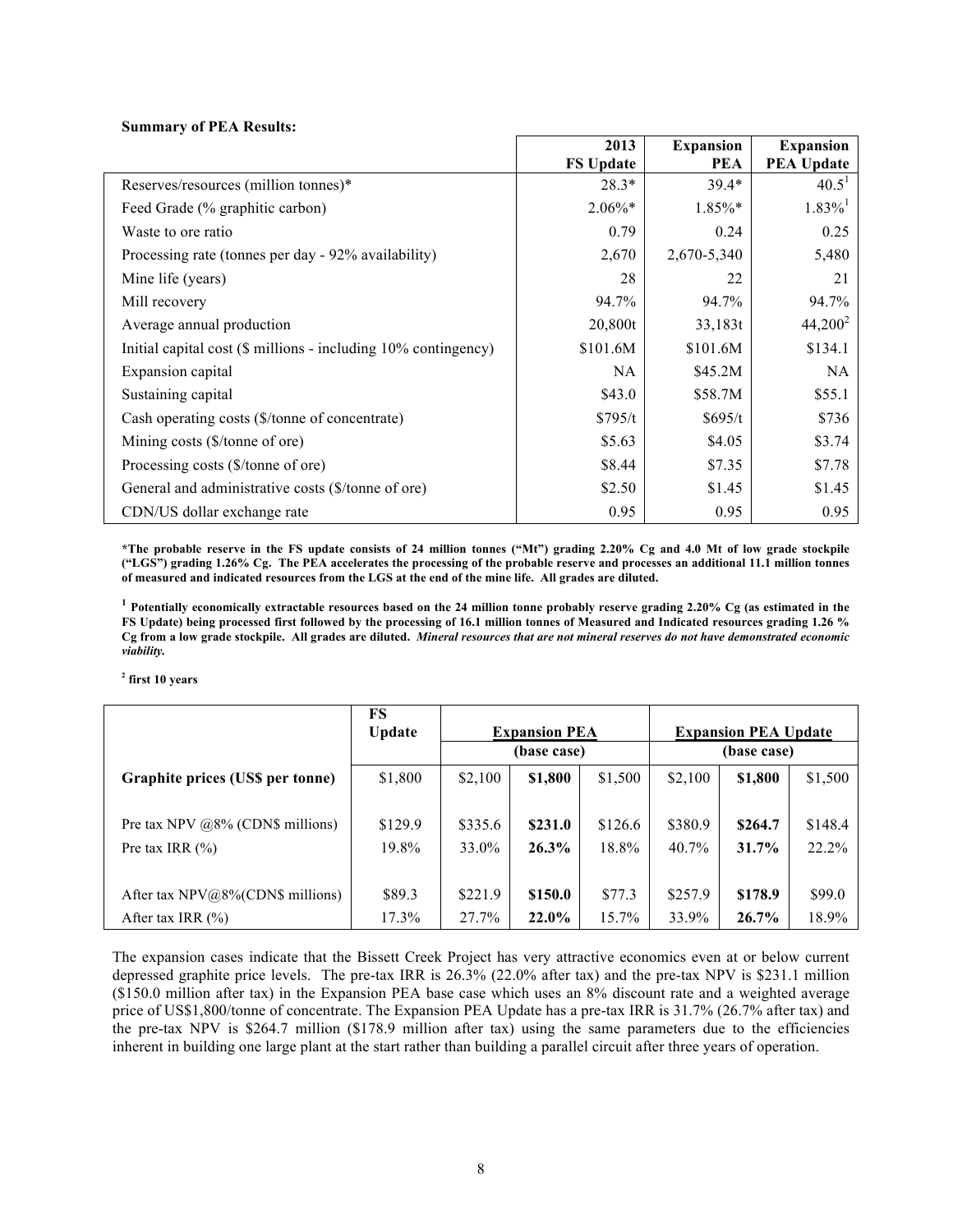#### **Corporate Developments**

On February 8, 2016, the Company announced that a major international engineering company had completed a fatal flaw analysis and scoping study with respect to the Company's proprietary purification process. It was concluded that Northern's process does not present any major technical challenges, can be carried out using relatively standard processing equipment and will not generate any harmful waste products. Capital costs are estimated at approximately US\$10.5 million (including a 35% contingency) for a facility to purify 5,000 tonnes per year of either flake graphite concentrate or spherical graphite, the anode material used in lithium ion batteries. Operating costs to purify spherical graphite to 99.95%C were estimated at approximately US\$0.50/kg. Capital and operating costs are based on conservative reagent volumes and retention times and could be reduced with further testing and optimization which will be done through the construction of a pilot plant.

On March 8, 2016 the Company announced that a major international engineering company had completed a scoping study with respect to the Company's proprietary coating process. Coating is one of the steps in upgrading graphite mine concentrate to spherical graphite, the anode material used in lithium ion batteries. Capital costs are estimated at approximately US\$3.2 million (including a 35% contingency) for a facility to coat 5,000 tonnes per year. Operating costs were estimated to be less than US\$0.20/kg.

On March 29, 2016, Elcora Advanced Materials Corp, Northern Graphite Corporation, Nouveau Monde Mining Enterprises Inc, Metals of Africa Limited, Coulometrics LLC and a private industry partner announced that they are jointly acquiring a micronizing and spheronizing mill to produce spherical graphite, a critical step in the production of anode material used in lithium ion batteries. The spheronizing equipment will be used to evaluate and optimize the yield of SPG from various graphite mine concentrates and to develop next generation and high-yield spheronization technology to meet the demanding cost targets for automotive li ion battery applications.

On April 28, 2016, the Company granted stock options to purchase a total of 3,050,000 common shares to its senior officers and non-executive directors. The options are exercisable at a price of \$0.50 per share until April 27, 2021. The Company made this grant following the expiration of options to purchase 2,025,000 common shares at a price of \$0.50 per share on April 18, 2016. For the last two years management and the board have reduced salaries, fees and bonuses. The granting of stock options under the stock option plan is a meaningful part of the Corporation's annual compensation policy, particularly in such circumstances. 500,000 of the stock options granted to non-executive directors will be subject to an escrow agreement and cannot be exercised unless and until they have been ratified by a majority vote of disinterested shareholders to be held no later than Northern's annual general meeting to be held in 2017. The balance of the stock options can be exercised at any time.

#### **Selected Information**

|                                                            | Six months ended<br><b>June 30, 2016</b> | Six months ended<br>June 30, 2015 |
|------------------------------------------------------------|------------------------------------------|-----------------------------------|
|                                                            | S                                        |                                   |
| <b>Statement of Operations and Comprehensive Loss Data</b> |                                          |                                   |
| <b>Total Revenue</b>                                       | Nil                                      | Nil                               |
| <b>Total Expenses</b>                                      | 1,252,928                                | 757,952                           |
| Net Income/(Loss)                                          | (1,249,970)                              | (752, 854)                        |
| Net Income/(Loss) per Share – basic and diluted            | (0.02)                                   | (0.01)                            |
| <b>Statement of Financial Position Data</b>                | As at                                    | As at                             |
|                                                            | <b>June 30, 2016</b>                     | <b>December 31, 2015</b>          |
| <b>Total Assets</b>                                        | 13,741,575                               | 14, 115, 045                      |
| Total Long-Term Debt                                       | Nil                                      | Nil                               |
| <b>Total Liabilities</b>                                   | 415,492                                  | 532,191                           |
| Shareholders' Equity:                                      |                                          |                                   |

The selected financial information set out below is based on and derived from the Financial Statements which have been prepared in accordance with IFRS.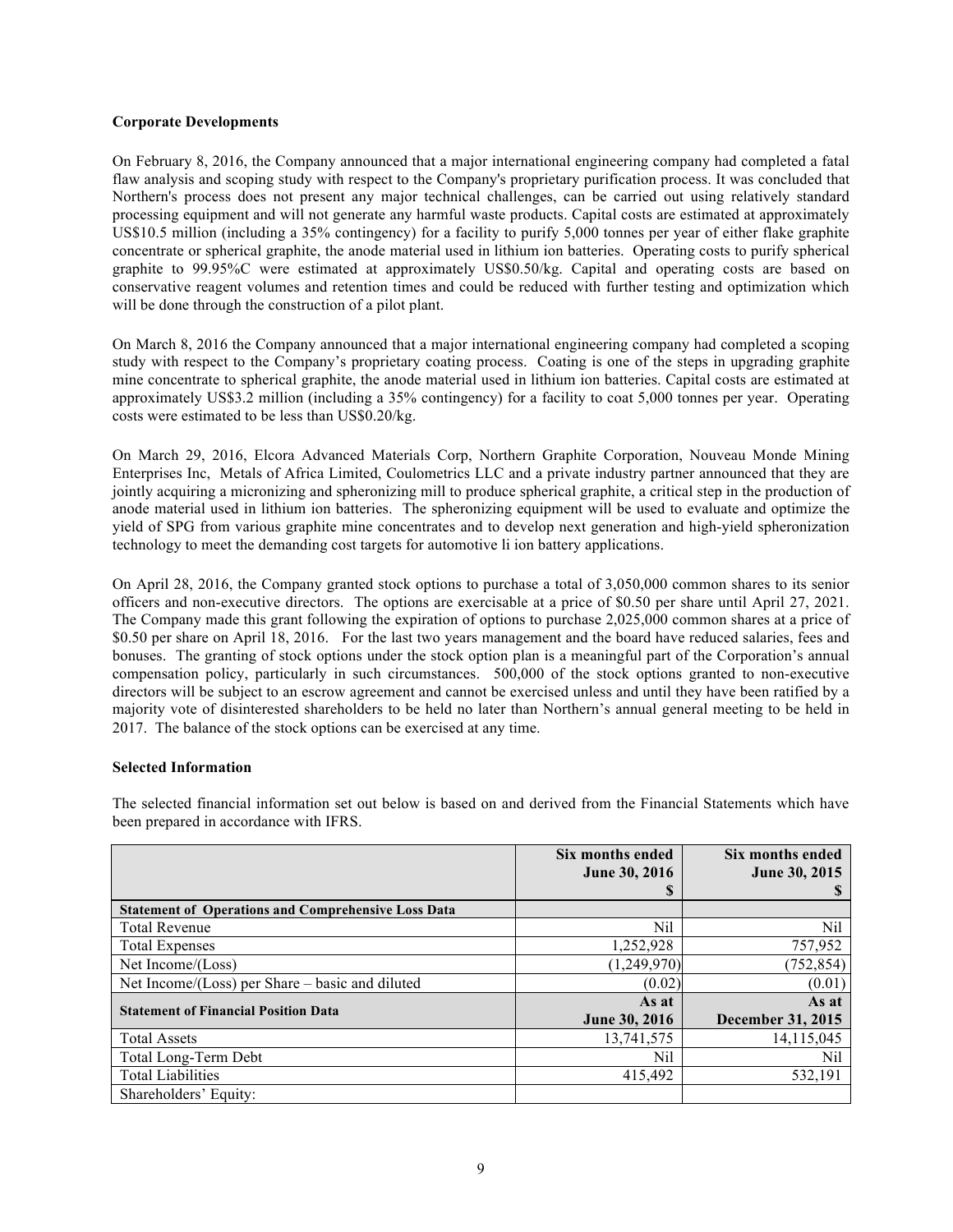| Share Capital | 21,446,062 | 21,256,057 |
|---------------|------------|------------|
| Equity        | 13,326,083 | .3,582,854 |

#### **Results of Operations**

|                                            | Three months ended June 30 |           | Six months ended June 30 |            |
|--------------------------------------------|----------------------------|-----------|--------------------------|------------|
|                                            | 2016                       | 2015      | 2016                     | 2015       |
|                                            | \$                         | S         | S                        |            |
| General and administrative expenses        |                            |           |                          |            |
| Management and consulting fees             | 56,952                     | 93,439    | 118,359                  | 211,717    |
| Legal and audit                            | 13,280                     | 62,218    | 15,901                   | 69,718     |
| Office and miscellaneous                   | 132,868                    | 60,769    | 192,370                  | 187,643    |
| Share-based payments                       | 884,318                    | 4,106     | 893,199                  | 253,829    |
| Depreciation                               | 15,916                     | 17,227    | 33,143                   | 34,264     |
| Foreign exchange (gain) loss               | (44)                       |           | (44)                     | 781        |
|                                            | 1,103,290                  | 237,759   | 1,252,928                | 757,952    |
|                                            |                            |           |                          |            |
| <b>Loss from operations</b>                | (1, 103, 290)              | (237,759) | (1,252,928)              | (757, 952) |
| Interest income                            | 1,345                      | 1,852     | 2,958                    | 5,098      |
| <b>Income before taxes</b>                 | (1, 101, 945)              | (235,907) | (1,249,970)              | (752,854)  |
| Tax expense                                |                            |           |                          |            |
| Loss and comprehensive loss for the period | (1, 101, 945)              | (235,907) | (1,249,970)              | (752, 854) |

Management and consulting fees decreased from \$211,717 in the first six months of 2015 to \$118,359 in the first six months of 2016 primarily as a result of a reduction in the amounts being paid to senior management and reductions in the amount of total time billed by consultants. Office and miscellaneous expenses increased from \$187,643 in the first six months of 2015 to \$192,370 in the first six months of 2016 due to higher investor relations and promotion expenditures. During the first six months of 2016, the Company recognized \$893,199 (2015-\$253,829) in share-based payments related to stock options. Depreciation expenses decreased slightly to \$33,143 in the six months ended June 30, 2016 (2015-\$34,264).

For the six months ended June 30, 2016, the Company recorded a loss and comprehensive loss of \$1,249,970, or \$0.02 per share, compared to a loss and comprehensive loss of \$752,854, or \$0.01 per share, in the same period of last year, primarily as a result of 2016 having included non-cash charges for share-based payment expense of \$893,199 related to stock options issued in April of 2016 which were only partially offset by decreased management and consulting fees.

Expenses capitalized to the Company's exploration and evaluation assets during the six months ended June 30, 2016 decreased to \$88,816 from \$230,018 in the same period last year as major areas of activity are near completion or activity levels have been reduced due to financial constraints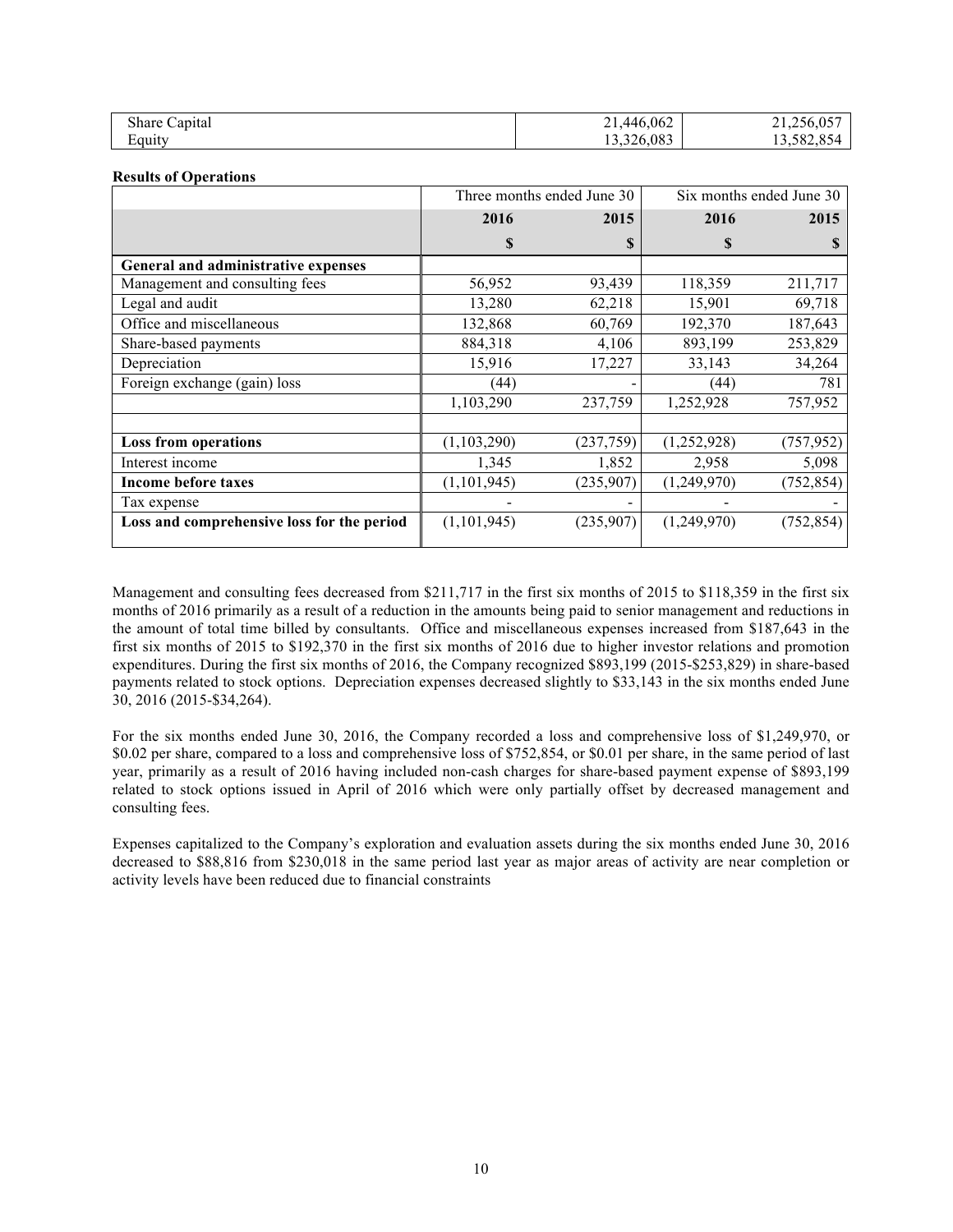# **Summary of Quarterly Results**

| Year          |                | <b>Interest</b> |                   | <b>Income (Loss)</b> |
|---------------|----------------|-----------------|-------------------|----------------------|
| ended         |                | Income          | <b>Total Loss</b> | Per share            |
| <b>Dec 31</b> | Quarter        | S               | S                 | S                    |
| 2016          | 2              | 1,345           | (1,101,945)       | (0.02)               |
|               |                | 1,613           | (155, 525)        | (0.00)               |
| 2015          | 4              | 4,741           | (164, 476)        | (0.00)               |
|               | 3              | 2,359           | (118, 945)        | (0.00)               |
|               | $\overline{2}$ | 1,852           | (235,907)         | (0.01)               |
|               |                | 3,247           | (516, 948)        | (0.01)               |
| 2014          | 4              | 8,748           | (142, 374)        | (0.00)               |
|               | 3              | 6,128           | (160, 343)        | (0.00)               |

The summary of quarterly results has been prepared in accordance with IFRS.

The Company, as an exploration stage company, experiences a high degree of variability in its quarterly results. The Company's expenses are not related to the regular and continuous activities that take place when a mine is in production. In the first three months of 2015, the Company awarded stock options which contributed \$249,723 to the increase in loss & comprehensive loss. In the second quarter of 2016, the Company awarded stock options which contributed \$884,318 to the increase in loss & comprehensive loss.

#### **Liquidity and Capital Resources**

As at June 30, 2016, the Company had \$89,607 in accounts payable and accrued liabilities, compared to accounts payable and accrued liabilities of \$206,306 as at December 31, 2015 due to the timing of supplier invoicing and a reduction of the Company's overall activity. The Company had cash of \$1,033,101 as at June 30, 2016 compared to \$1,457,962 as at December 31, 2015. The decrease in cash was primarily the result of the Company spending on exploration and evaluation activities, specifically engineering and metallurgical, in addition to office expenses.

The Company's working capital has decreased from \$1,313,036 at December 31, 2015 to a June 30, 2016 balance of \$1,000,592 primarily as a result of exploration and evaluation expenditures as well as office expenses. As at June 30, 2016 the Company had \$1,090,199 in cash, receivables, and prepaid expenses, compared to \$1,519,342 as at December 31, 2015.

The Company's long-term reclamation deposit with the Ministry of Finance for the Province of Ontario is \$812,628. The MCP requires the Company to deposit an additional \$800,000 prior to placing any footings in the ground for construction of structures such as buildings and dams and \$729,088 prior to the commencement of commercial production. The deposit accrues interest and represents a financial guarantee to the Province of Ontario that the Company will effect the proper reclamation and closure of the Bissett Creek site when activities are terminated pursuant to the MCP. The Company is responsible for any reclamation costs in excess of the deposit.

#### **Use of the Proceeds from Short Form Prospectus Offering**

On July 9, 2015, the Company closed a short form prospectus offering (the "Offering") of 2,102,998 units, each unit comprised of one common share of the Company and one half of one common share purchase warrant, at a price of \$0.60 for gross proceeds of \$1,261,799. Each full warrant entitles the holder thereof to acquire one common share of the Company at an exercise price of \$0.80 per share for a period of 24 months from the closing of the Offering. Net proceeds of \$1,038,921 were intended to be used to fund ongoing permitting necessary for the construction and operation of a mine at the Bissett Creek Project, to conduct additional product qualification work to further develop its technologies for purifying graphite and making spherical graphite for use in lithium ion batteries, and for general working capital.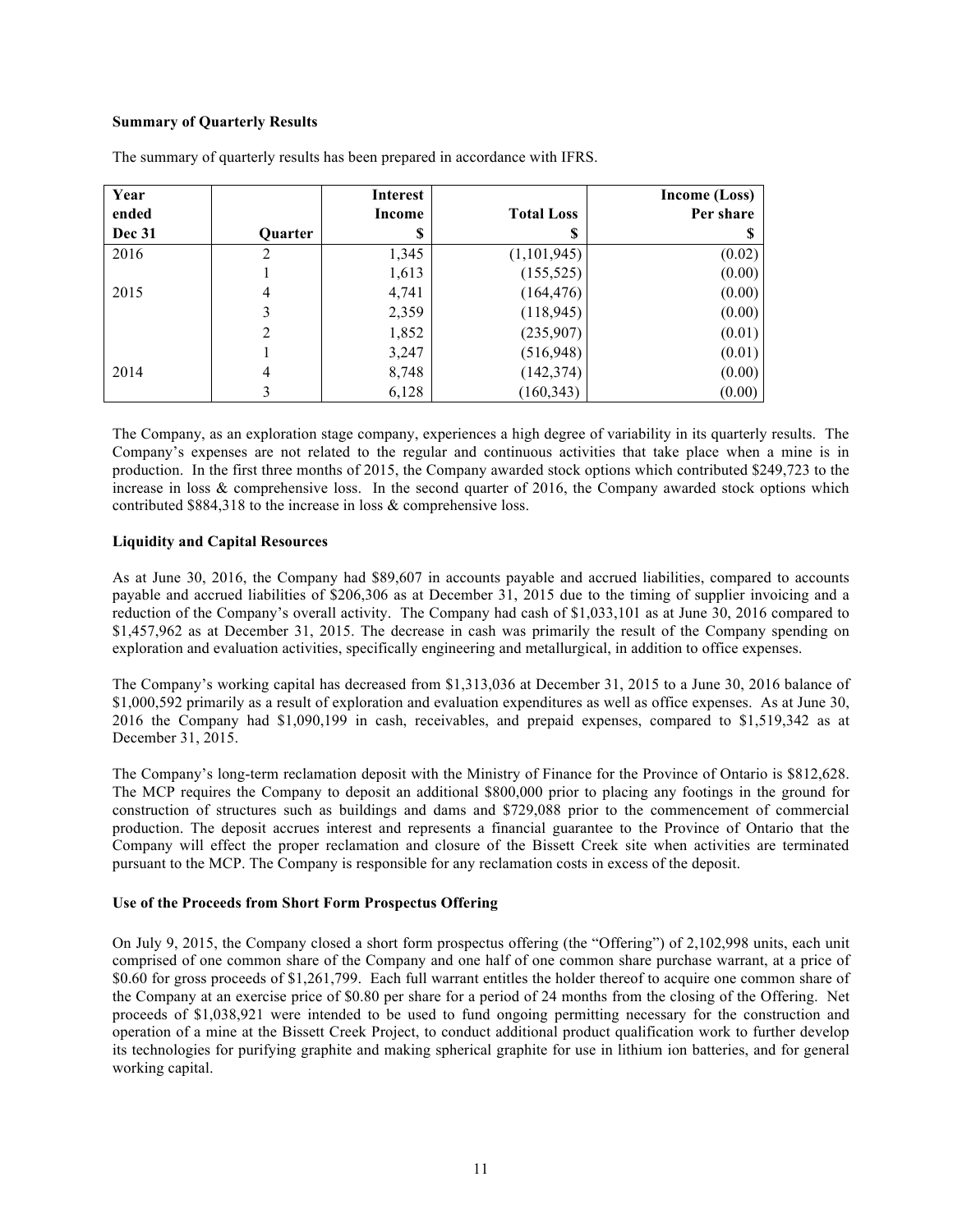| <b>Principal Purpose</b>                             | Use of net proceeds as<br>per private placement | <b>Actual use of</b><br>proceeds |
|------------------------------------------------------|-------------------------------------------------|----------------------------------|
| Ongoing environmental permitting                     | 500,000                                         | 303,374                          |
| Product qualification work & general working capital | 538,921                                         | 735,547                          |
| <b>Total</b>                                         | 1,038,921                                       | 1,038,921                        |

### **Contractual Obligations**

As at June 30, 2016, the Company had contractual obligations of \$Nil (commitments as at December 31, 2015 – \$Nil) which related to office and miscellaneous expenses. Purchase obligations represent agreements to purchase goods or services that are enforceable and legally binding on the Company.

#### **Off Balance Sheet Arrangements**

The Company does not have any off balance sheet arrangements.

### **Transactions with Related Parties**

*Major Shareholder* The Company has no major shareholder

#### *Key Management Compensation*

In the six months ended June 30, 2016, the Company expensed salary to key management personnel of \$60,000 (2015 – \$167,500). In the six months ended June 30, 2016, the Company provided employee benefits totaling \$3,997 (2015 –\$9,492) to key management personnel. In the six months ended June 30, 2016, the Company expensed share-based compensation for stock options granted to key management personnel of \$585,420 (2015-\$57,628). In the six months ended June 30, 2016, the Company expensed share-based compensation for stock options granted to directors of \$294,124 (2015-\$192,095)

#### *Other Related Party Transactions*

During the six months ended June 30, 2016, the Company expensed office rental payments of \$11,850 (2015 – \$11,850) to a public company whose CEO and Director is also a Director of Northern.

#### **Proposed Transactions**

The Company continually reviews potential merger, acquisition, investment and other joint venture transactions that could enhance shareholder value. At the current time, there are no reportable proposed transactions.

#### **Changes in Accounting Policies**

#### *Recent and future pronouncements issued*

Certain pronouncements were issued by the IASB or the International Financial Reporting Interpretations Committee ("IFRIC") that are mandatory for accounting periods after December 31, 2015. Pronouncements that are not applicable or do not have a significant impact to the Company have been excluded from the discussion below. The Company is currently evaluating the potential impacts of these new standards.

IFRS 9, Financial Instruments (effective January 1, 2018) introduces new requirements for the classification and measurement of financial assets, and will replace IAS 39. IFRS 9 uses a single approach to determine whether a financial asset is measured at amortized cost or fair value, replacing the multiple classification options available in IAS 39. IFRS 15 Revenue from Contracts with Customers provides a single principle-based framework to be applied to all contracts with customers.

IFRS 15 replaces the previous revenue standard IAS 18, Revenue, and the related Interpretations on revenue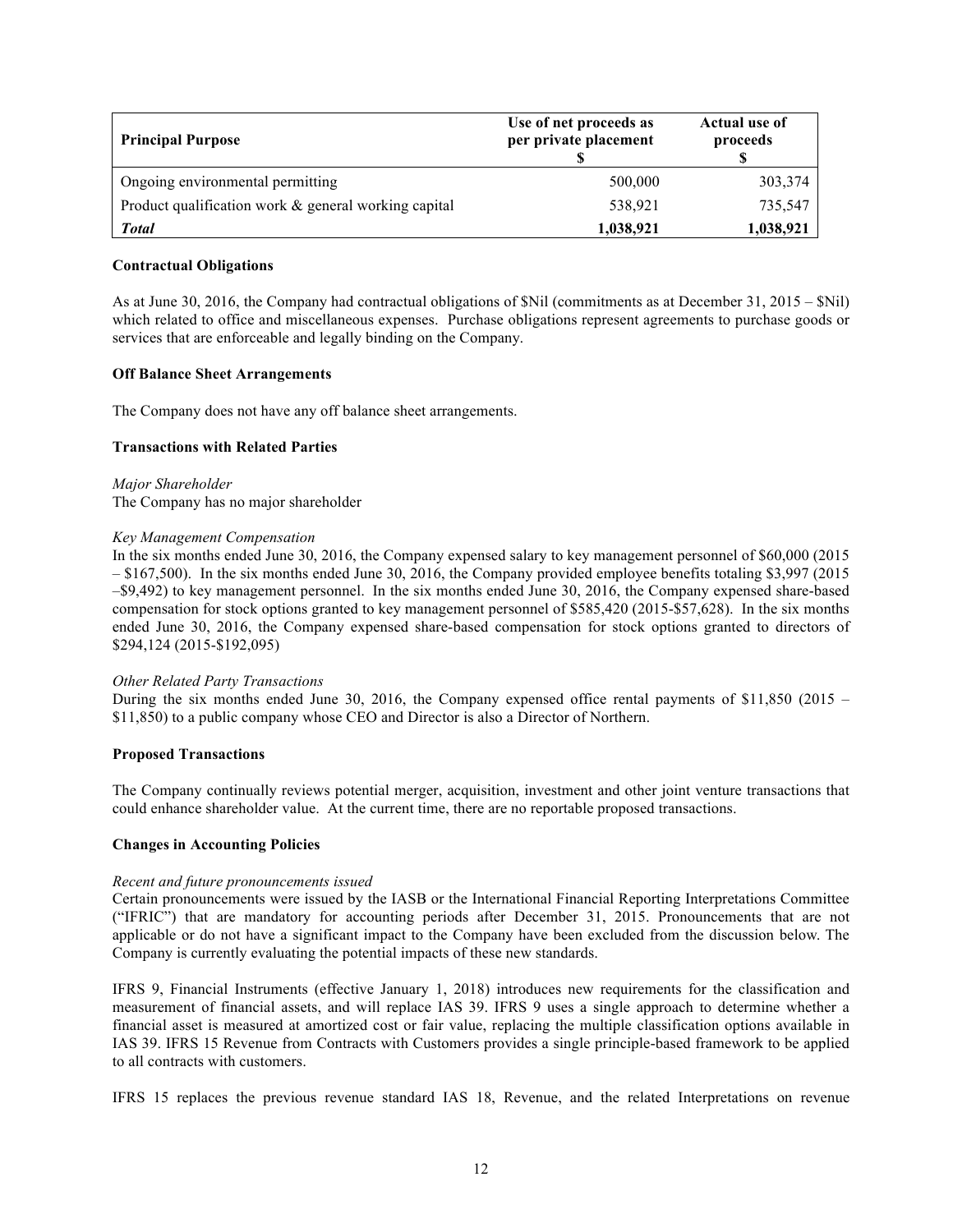recognition. The standard scopes out contracts that are considered to be lease contracts, insurance contracts and financial instruments. The new standard is a control-based model as compared to the existing revenue standard which is primarily focused on risks and rewards. Under the new standard, revenue is recognized when a customer obtains control of a good or service. Transfer of control occurs when the customer has the ability to direct the use of and obtain the benefits of the good or service. This standard is effective for reporting periods beginning on or after January 1, 2018.

IAS 1 Presentation of Financial Statements amendments are a part of a major initiative to improve disclosure requirements in IFRS financial statements. The amendments clarify the application of materiality to note disclosure and the presentation of line items in the primary statements provide options on the ordering of financial statements and additional guidance on the presentation of other comprehensive income related to equity accounted investments. The effective date for these amendments is January 1, 2016.

# **Critical Accounting Estimates and Judgements**

The preparation of the Financial Statements requires Management to make estimates, assumptions, and judgements about the future that affect the amounts recorded in the Financial Statements. These estimates, assumptions, and judgements are based on the Company's experience and management's expectations about future events that are believed to be reasonable under the circumstances, and they are continually being evaluated based on new facts and experience. Actual results may differ from these estimates, assumptions and judgements. The effect of a change in an accounting estimate is recognized prospectively in the period of change and future periods if the change impacts both periods.

Significant estimates used in the preparation of the Financial Statements include, but are not limited to:

- (i) asset carrying values and impairment charges;
- (ii) the economic recoverability of exploration expenditures incurred and the probability of future economic benefits from development expenditures incurred;
- (iii) the expected costs of asset retirement obligations; and
- (iv) the calculation of share-based compensation and warrants which includes the assumptions used in the Black-Scholes option pricing model including volatility, estimated forfeiture rates and expected time until exercise.

Significant judgements used in the preparation of the Financial Statements include, but are not limited to:

- (i) those relating to the assessment of the Company's ability to continue as a going concern;
- (ii) the useful lives and related depreciation of property and equipment;
- (iii) the identification of separately identifiable components in property and equipment where their respective cost is significant in comparison to the total cost;
- (iv) the classification of expenditures as exploration and evaluation assets; and
- (v) the recognition of deferred tax.

#### **Critical Accounting Policies**

The Company believes the following critical accounting policies affect its more significant judgments and estimates used in the preparation of its financial statements:

# *Going Concern*

The critical assumption made by management of the Company is that the Company will continue to operate as a going concern.

The Company is an exploration stage company that incurred a net loss of \$1,249,970 for the six months ended June 30, 2016 (2015 - \$752,854) and has an accumulated deficit of \$11,983,695 since the inception of the Company. As at June 30, 2016, working capital was \$1,000,592 and the Company's ability to continue as a going concern is dependent upon its ability to raise additional capital to continue the development of the Bissett Creek Project. The Company completed a short form prospectus offering on July 9, 2015 with gross proceeds of \$1,261,799. However, substantial additional capital, estimated at \$101.6M in the Company's FS update, is required to ultimately build a mine and processing plant on the Bissett Creek Project and to enable the Company to enter production and continue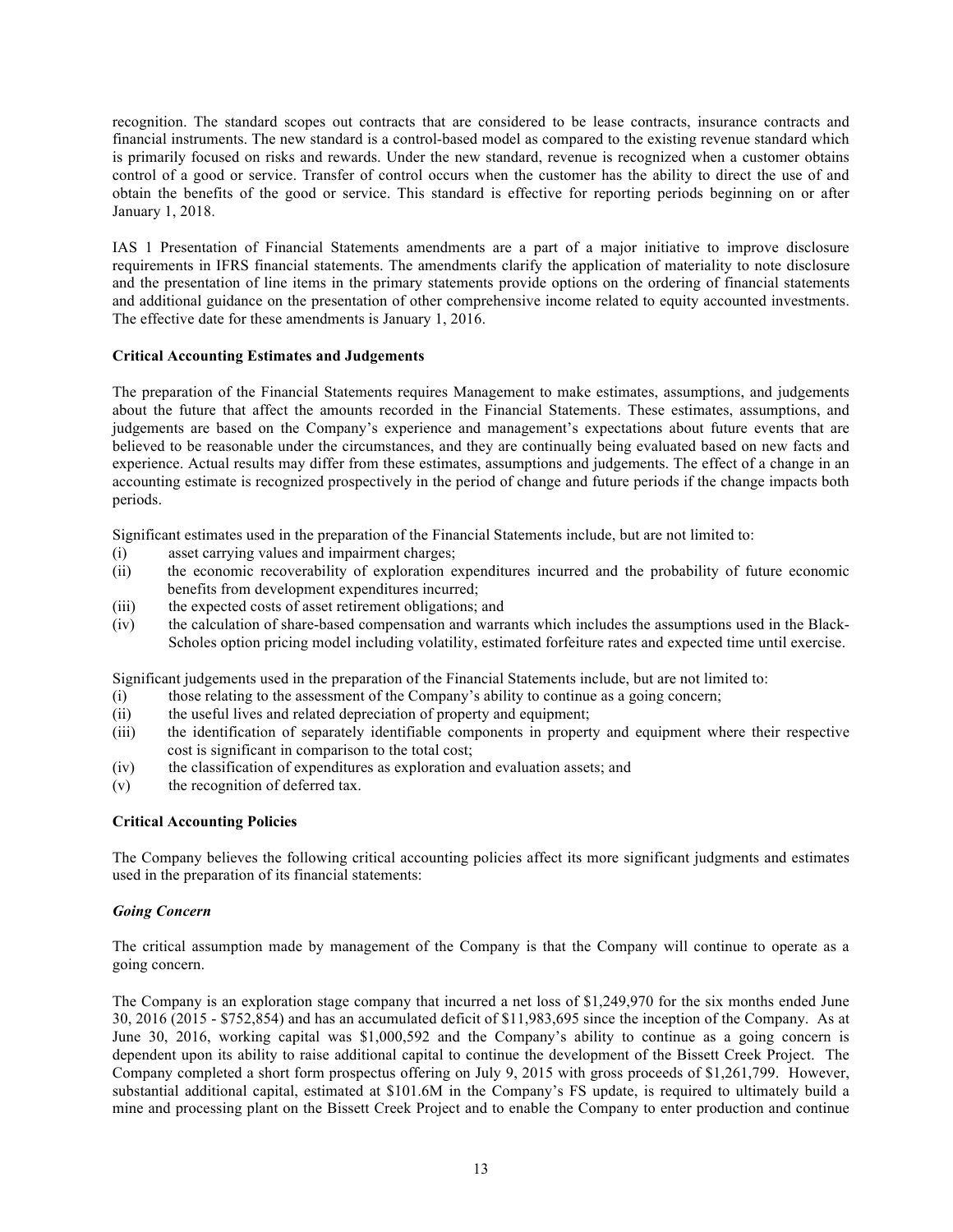its operations. There is a high degree of risk and many inherent uncertainties in the mining industry and there is no assurance management will be successful in its endeavours. These factors indicate the existence of a material uncertainty which may cast significant doubt about the ability of the Company to continue as a going concern.

The Financial Statements have been prepared on a going concern basis, which assumes that the Company will be able to continue in operation for the foreseeable future and will be able to realize its assets and discharge its liabilities and commitments in the normal course of business.

The Company's management believes that it can continue to finance operating expenses over the next twelve months with funds on hand. Given the continuation of negative investor sentiment in the graphite sector and that there was an extended period of weak capital markets in the resource sector, there exists a material uncertainty as to the Company's ability to raise additional funds on favourable terms. The Company's discretionary activities have considerable scope for flexibility in terms of the amount and timing of expenditures. The Company will thoroughly assess all such activities before undertaking them in advance of additional financing being secured. The Company's Financial Statements do not include any adjustments that might result from negative outcomes with respect to these uncertainties.

## *Impairment of Long-Lived Assets*

At each balance sheet date, the Company assesses whether there is any indication that any long-lived assets or finite life tangible assets are impaired. The Company monitors the recoverability of long-lived assets based on factors such as current market value, future asset utilization, business climate and future undiscounted cash flows expected to result from the use of the assets. An impairment is recognized if the recoverable amount, determined as the higher of an asset's fair value less cost to sell and the discounted future cash flows generated from use and eventual disposal of an asset, is less than its carrying value. Where the carrying amount of an asset exceeds its recoverable amount, the asset is considered impaired and is written down to its recoverable amount.

Mining properties and exploration and evaluation assets are also assessed for impairment upon the transfer of exploration and evaluation assets to development assets regardless of whether facts and circumstances indicate that the carrying amount of the exploration and evaluation assets is in excess of their recoverable amount.

#### *Mining properties and exploration and evaluation expenditures*

Mining properties correspond to acquired interests in mining exploration permits/claims/leases which include the rights to explore, mine, extract and sell all minerals from such permits/claims/leases. All pre-exploration costs, i.e. costs incurred prior to obtaining the legal right to undertake exploration and evaluation activities on an area of interest, are expensed as incurred.

Once the legal right to explore has been acquired, exploration and evaluation expenditures are capitalized in respect of each identifiable area of interest until the technical feasibility and commercial viability of extracting a mineral resource are demonstrated.

General and administration expenditures relating to exploration are capitalized where they can be directly attributed to the site undergoing exploration and evaluation.

Exploration and evaluation assets are carried at historical cost, less any impairment losses recognized.

When technical feasibility and commercial viability of extracting a mineral resource are demonstrated for an area of interest, the Company stops capitalizing exploration and evaluation costs for that area, tests recognized exploration and evaluation assets for impairment, and reclassifies any unimpaired exploration and evaluation assets either as tangible or intangible mine development assets according to the nature of the assets.

### *Share-based compensation*

The Company has a share option plan (the "Plan") described in Note 7 of the Financial Statements. The Company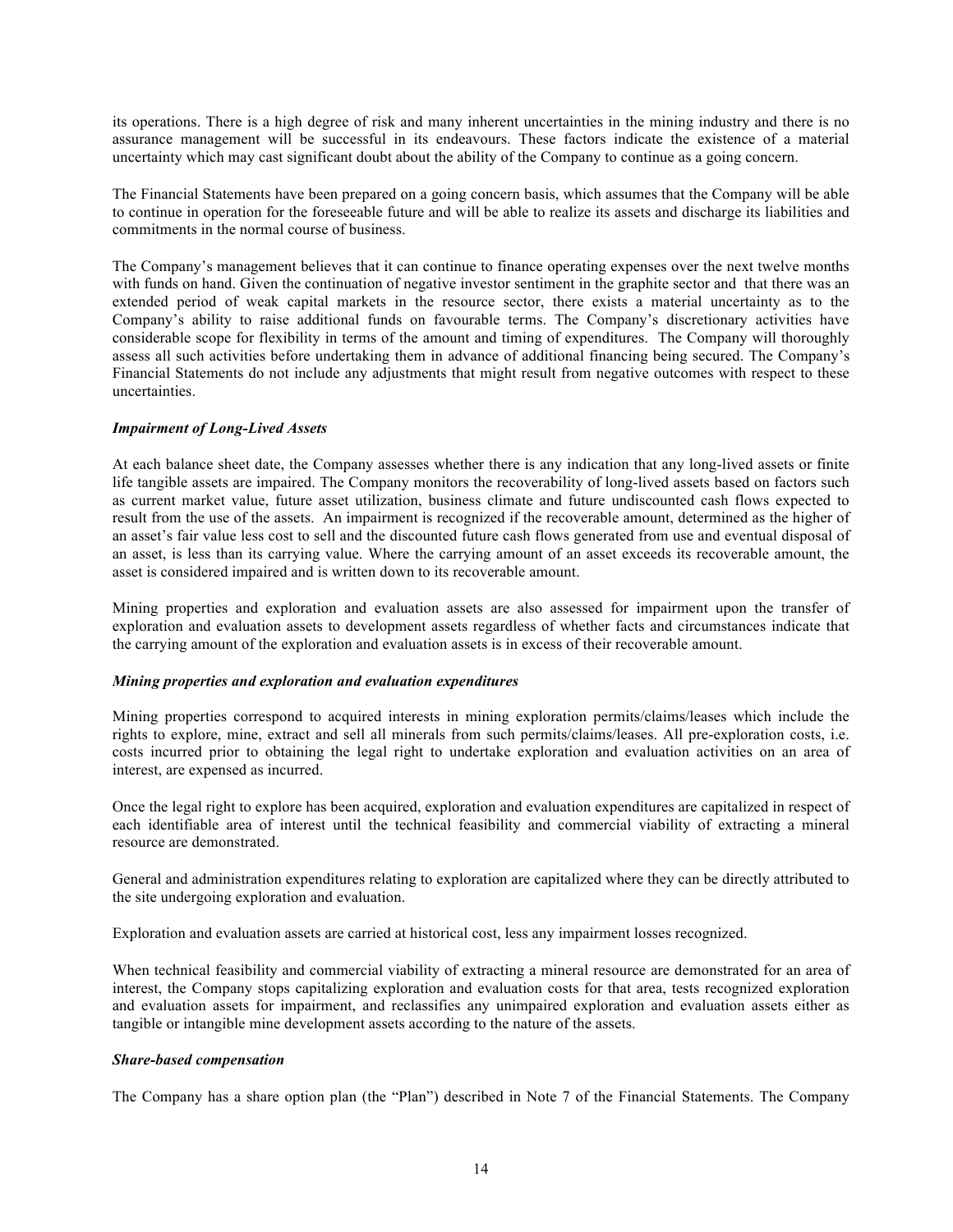measures the compensation cost of stock options issued under the Plan using the fair-value method as determined using the Black-Scholes option pricing model. Compensation costs are measured at the grant date based on the fair value of the award and are recognized over the vesting period in net income (loss) with a corresponding increase to contributed surplus. Upon exercise, common shares are issued from treasury and the amount reflected in contributed surplus is credited to share capital, as adjusted for any consideration paid.

The Black-Scholes option pricing model incorporates highly subjective assumptions, including volatility, estimated forfeiture rates and expected time until exercise, which affect the calculated values. At the end of each reporting period, the Company reviews the option pricing model and updates model inputs for any changes for the purposes of determining the fair value of new grants, and reflects the impact of changes to non-market input estimates for previous grants in net income (loss) with a corresponding adjustment to contributed surplus.

#### *Restoration and site closure provision*

The Company has an obligation to reclaim its mining property after the minerals have been mined from the site, and has estimated the costs necessary to comply with existing reclamation standards. The fair value of an asset retirement obligation is recorded in the period in which it is incurred. When the liability is initially recorded, the cost is capitalized by increasing the carrying amount of the related long-lived asset. Over time, the liability is adjusted to reflect the passage of time (accretion expense) and for changes in estimated future cash flows. Accretion expense is charged to the statement of comprehensive profit or loss, while adjustments related to changes in estimated cash flows are recorded as increases or decreases in the carrying value of the asset. The capitalized cost is amortized over the useful life of the related asset. Upon settlement of the liability, a gain or loss is recorded if the actual costs incurred are different from the liability recorded.

### *Income Taxes*

The Company uses the asset and liability method of accounting for income taxes. Under this method, deferred tax is determined based on differences between the financial statement carrying values of existing assets and liabilities and their respective income tax bases (temporary differences), and losses carried forward. Deferred tax is measured using the enacted tax, or substantially enacted tax rates which will be in effect when the temporary differences are likely to reverse. The effect on deferred tax of a change in tax rates is included in operations in the period in which the change is enacted. The amount of deferred tax recognized is limited to the amount of the benefit that is probable.

Deferred tax and the recognition and measurement of uncertain tax positions are subject to various assumptions and management judgement. Actual results may differ from these estimates. In circumstances where the applicable tax laws and regulations are either unclear or subject to ongoing varying interpretations, it is reasonably possible that changes in these estimates could occur that materially affect the amounts of deferred tax recorded at June 30, 2016.

### **Financial instruments**

All financial instruments are required to be measured at fair value on initial recognition. Measurement in subsequent periods depends upon whether the financial instrument is classified as fair value through profit or loss ("FVTPL"), available-for-sale assets, held-to-maturity investments, loans and receivables, or other liabilities measured at amortized cost ("Other Financial Liabilities"). Financial instruments classified as FVTPL are measured at fair value with unrealized gains and losses recognized in the statement of operations. Available-for-sale asset financial instruments are measured at fair value with unrealized gains and losses recognized in other comprehensive income. Financial assets classified as held-to-maturity investments, loans and receivables and Other Financial Liabilities, are measured at amortized cost. Transaction costs in respect of financial assets and liabilities which are FVTPL are recognized in profit or loss immediately. Transaction costs in respect of Other Financial Instruments are included in the initial fair value measurement of the financial instrument.

The Company may enter into derivative contracts or, financial instruments and non-financial contracts containing embedded derivatives. Embedded derivatives are required to be accounted for separately at fair value as derivatives when the risks and characteristics of the embedded derivatives are not closely related to those of their host contract, and the host contract is not carried at fair value.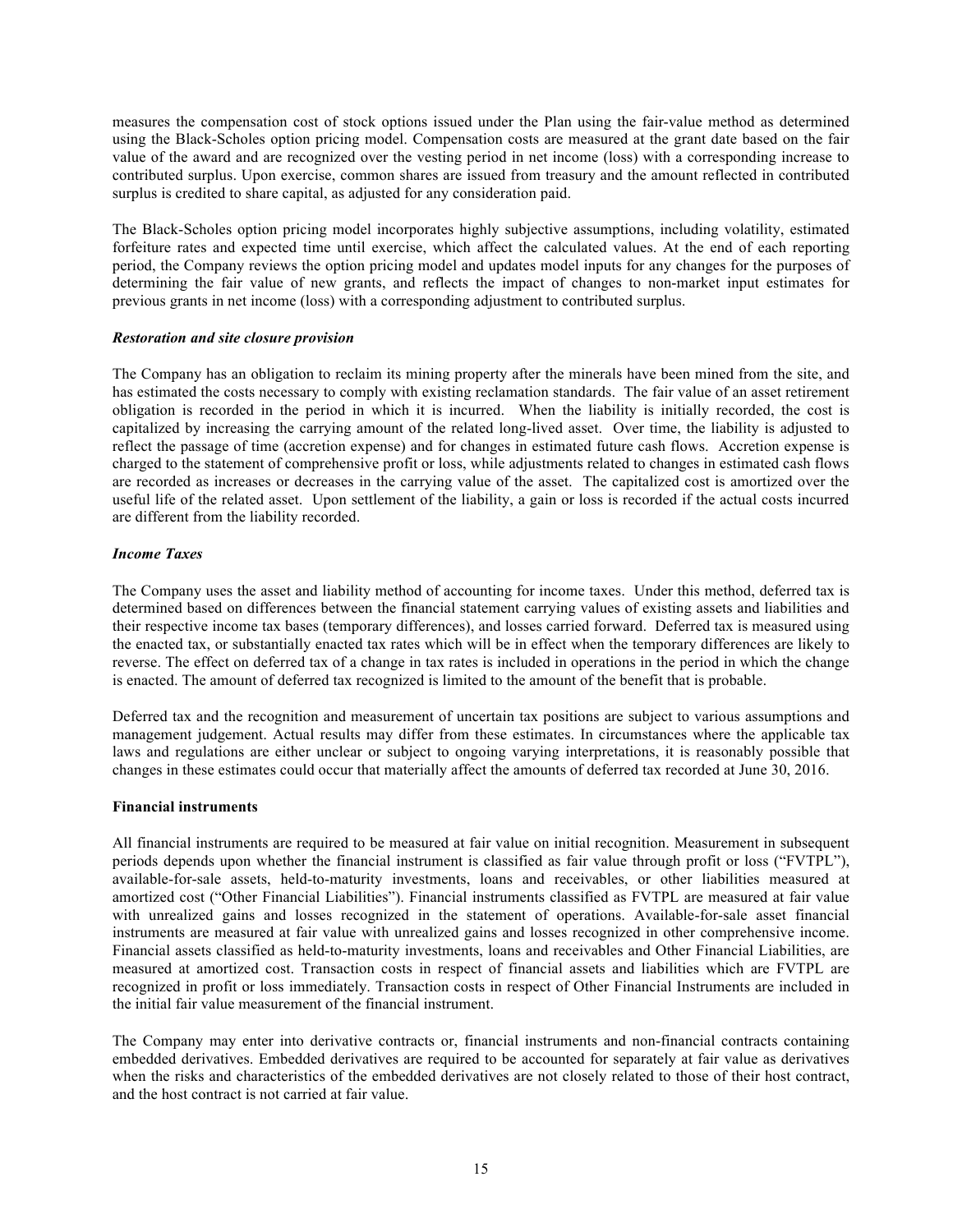# **Disclosure of Outstanding Share Data (as at August 17, 2016):** *Common Shares*

Authorized: Unlimited number of common shares.

Outstanding: 51,484,279 common shares.

## *Warrants*

A summary of the Company's warrants outstanding and exercisable at August 17, 2016 is presented below:

|                       | Warrants    | Warrants    |                    |
|-----------------------|-------------|-------------|--------------------|
| <b>Exercise price</b> | outstanding | exercisable | <b>Expiry date</b> |
| \$0.80                | 1.051.499   | 1,051,499   | July 9, 2017       |

### *Share Options*

A summary of the Company's share options outstanding and exercisable at August 17, 2016 is presented below:

|                       | <b>Options</b> | <b>Options</b> |                    |
|-----------------------|----------------|----------------|--------------------|
| <b>Exercise price</b> | outstanding    | exercisable    | <b>Expiry date</b> |
| \$0.94                | 25,000         | 25,000         | November 16, 2016  |
| \$0.80                | 75,000         | 75,000         | December 20, 2016  |
| \$2.50                | 25,000         | 25,000         | April 11, 2017     |
| \$0.75                | 200,000        | 200,000        | May 15, 2017       |
| \$0.85                | 500,000        | 500,000        | December 20, 2017  |
| \$0.75                | 100,000        | 100,000        | May 19, 2018       |
| \$0.70                | 650,000        | 650,000        | January 9, 2020    |
| $$0.50*$              | 3,050,000      | 2,550,000      | April 27, 2021     |
|                       | 4,625,000      | 4,125,000      |                    |

**\*500,000 of the stock options granted to non-executive directors will be subject to an escrow agreement and cannot be exercised unless and until they have been ratified by a majority vote of disinterested shareholders to be held no later than Northern's annual general meeting to be held in 2017. The balance of the stock options can be exercised at any time.**

# **Trends**

There are significant uncertainties regarding the prices of industrial minerals and in the availability of equity financing for the purposes of mineral exploration and development. For instance, the prices of industrial minerals, including graphite, have fluctuated widely in recent years and it is expected that wide fluctuations may continue. Management of the Company is not aware of any trend, commitment, event or uncertainty both presently known or reasonably expected by the Company to have a material adverse effect on the Company's business, financial condition or results of operations other than the normal speculative nature of the natural resource industry and the risks disclosed below under the heading "Risk Factors".

#### **Risk Factors**

An investment in the Company's common shares is speculative and subject to risks and uncertainties. The occurrence of any one or more of these risks or uncertainties could have a material adverse effect on the value of any investment in the Company and the business, prospects, financial position, financial condition or operating results of the Company. The risk factors noted below, in no specific order, are not an exhaustive list of all risk factors associated with an investment in the Company's common shares or in connection with the operations of the Company.

• Exploration stage company developing one single asset;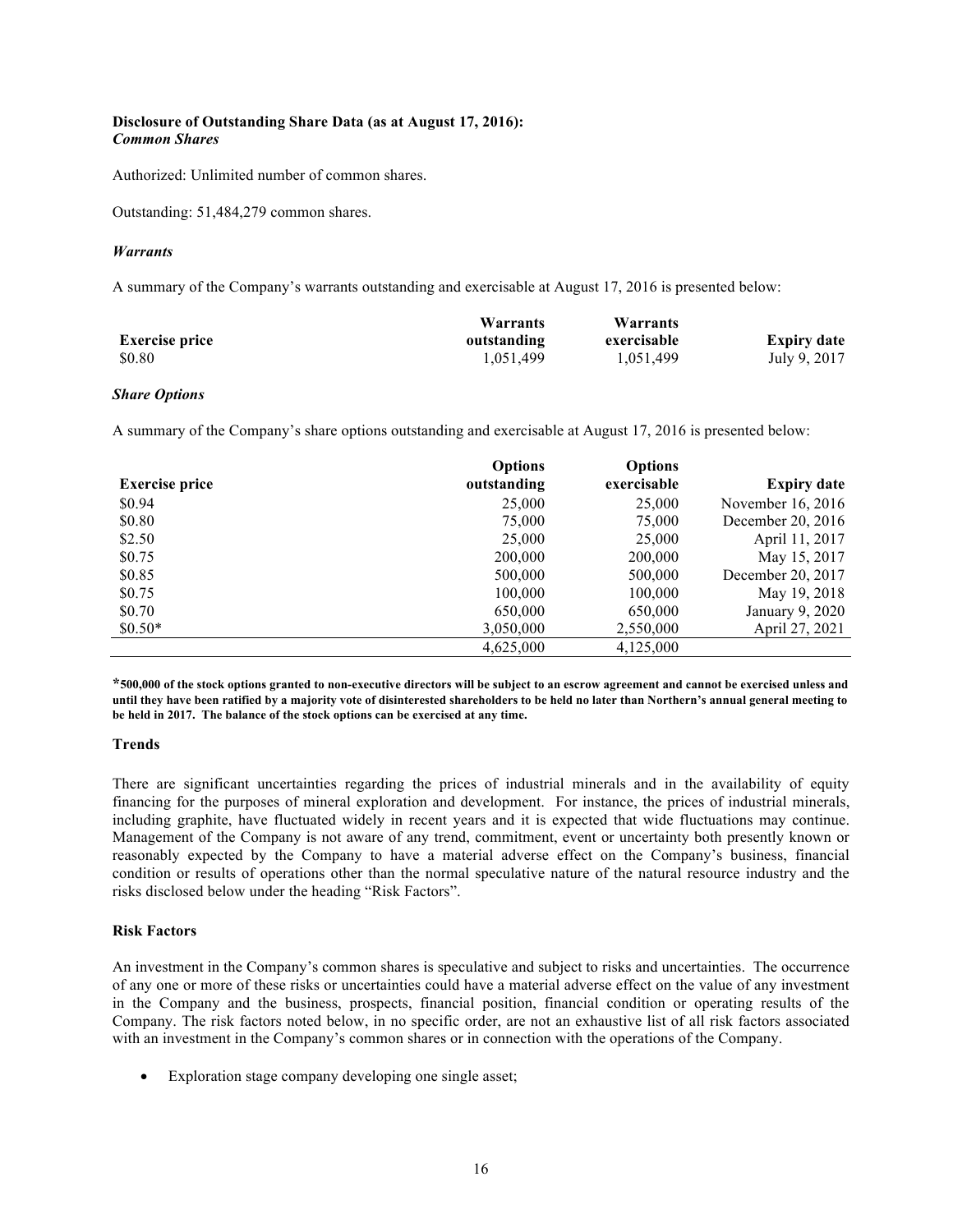- The highly speculative nature of mineral exploration and development;
- No history of mineral development and production;
- Mining operations and no insurance coverage on the inherent risks of such operations;
- Limited operating history and financial resources;
- Governmental and Environmental regulation, permits and compliance;
- The reliability of results of prior exploration work;
- Reliance on management and experts;
- Reliability of proprietary technologies;
- Intellectual property protection;
- Competition:
- Risk to infrastructure:
- The possibility of conflicts of interest for the Company's directors and/or officers;
- The possibility of cost overruns, delays and construction risk;
- Competitive conditions;
- Title to property;
- Aboriginal land claims;
- Environmental risks and hazards;
- Cost of land reclamation:
- Commodity prices;
- Price volatility and lack of active market;
- Litigation;
- No earning or dividend record and no anticipation of paying in foreseeable future.

For a more detailed discussion of the above risk factors, refer to the Company's Annual Information Form filed for the year ended December 31, 2015.

#### **Cautionary Statement Regarding Forward-Looking Statements**

This MD&A contains "forward-looking statements" which reflect management's expectations regarding the Company's future growth, results of operations, performance and business prospects and opportunities. Such forward-looking statements may include, but are not limited to, statements with respect to the future financial or operating performance of the Company and its projects, the future price of graphite or other metal prices, the estimation of Mineral Resources, the timing and amount of estimated future production, costs of production, capital, operating and exploration expenditures, costs and timing of the development of new deposits, costs and timing of future exploration, requirements for additional capital, government regulation of mining operations, environmental risks, reclamation expenses, title disputes or claims, limitations of insurance coverage and the timing and possible outcome of regulatory matters. Often, but not always, forward-looking statements can be identified by the use of words such as "plans", "expects", "is expected", "budget", "scheduled", "estimates", "forecasts", "intends", "anticipates", or "believes" or variations (including negative variations) of such words and phrases, or statements that certain actions, events or results "may", "could", "would", "might" or "will" be taken, occur or be achieved. Forwardlooking statements involve known and unknown risks, uncertainties, assumptions and other factors that may cause the actual results, performance or achievements of the Company to be materially different from any future results, performance or achievements expressed or implied by the forward-looking statements. Such factors include, among others: general business, economic, competitive, political and social uncertainties; the actual results of current exploration activities; conclusions of economic evaluations; fluctuations in currency exchange rates; changes in project parameters as plans continue to be refined; changes in labor costs or other costs of production; future prices of graphite or other industrial mineral prices; possible variations of mineral grade or recovery rates; failure of plant, equipment or processes to operate as anticipated; accidents, labor disputes and other risks of the mining industry, including but not limited to environmental hazards, cave-ins, pit-wall failures, flooding, rock bursts and other acts of God or unfavorable operating conditions and losses; delays in obtaining governmental approvals or financing or in the completion of development or construction activities; actual results of reclamation activities, and the factors discussed in the section entitled "Risk Factors" in this MD&A. Although the Company has attempted to identify important factors that could cause actual actions, events or results to differ materially from those described in forward-looking statements, there may be other factors that cause actions, events or results to differ from those anticipated, estimated